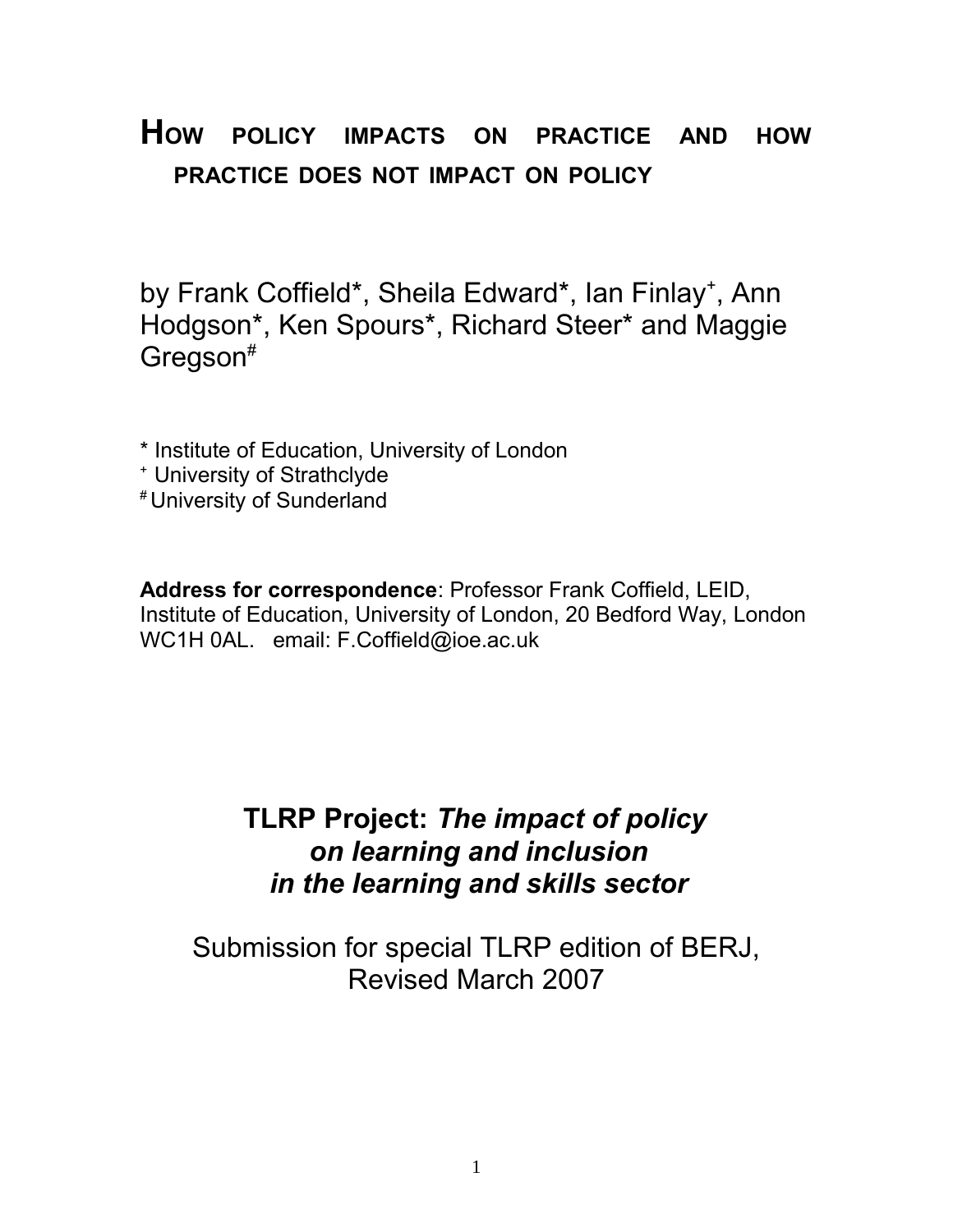#### **Abstract**

Our project attempts to understand how the Learning and Skills Sector functions. It traces how education and training policy percolates down through many levels in the English system and how these levels interact, or fail to interact. Our first focus is upon how policy impacts upon the interests of three groups of learners: unemployed people in adult and community learning centres, adult employees in work-based learning and younger learners on Level 1 and Level 2 courses in further education.

Our next focus is upon how professionals in these three settings struggle to cope with two sets of pressures upon them: those exerted by government and a broader set of professional, institutional and local factors. We describe in particular how managers and tutors mediate national policy and translate it (and sometimes mistranslate it) into local plans and practices.

Finally we criticise the new government model of public service reform for failing to harness the knowledge, good will and energy of staff working in the sector, and for ignoring what constitutes the main finding of our research: the central importance of the relationship between tutor and students.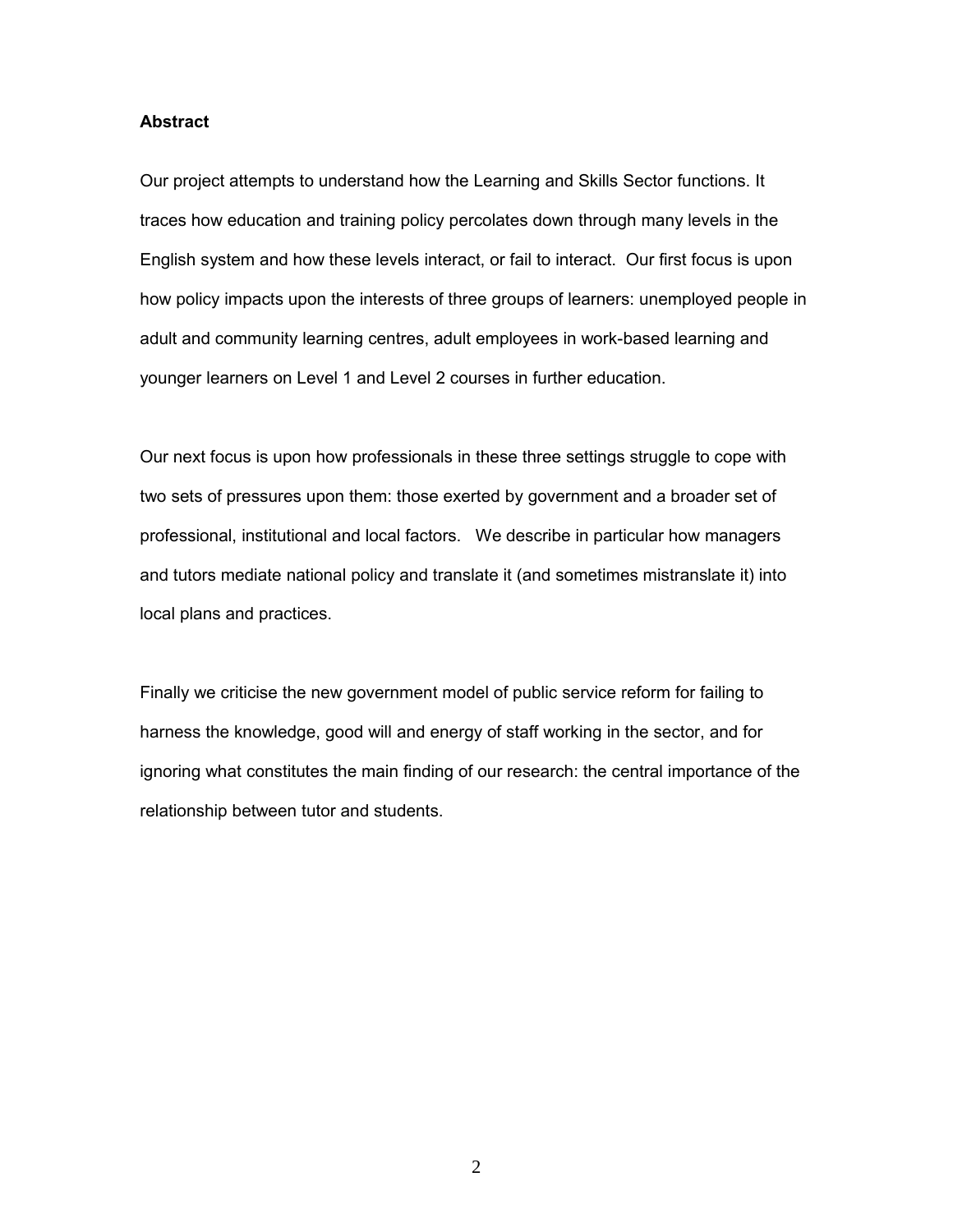#### **1. Introduction**

FC: *"What's the most important thing you've learned on this course?"* (Painting and Decorating, Level 2) Further Education (FE) College.

Debbie (aged 16): *"Work satisfaction …. It* [doing the work placement] *proved that the whole school was wrong* [about me]. *They used to say: 'You won't be able to work. You'll be sitting on the dole at home'. But I've proved them wrong. The tutors give you respect here. If they give you respect, you respect them".*

Debbie is the only young woman on this course and intends to start a Modern Apprenticeship in Painting and Decorating next September. She also works part-time serving in a 'chippy' on Mondays, Wednesdays and Saturdays, over 16 hours a week on top of her full-time course at College. She has also successfully retaken in College her GCSEs in English and Maths, exams for which she received very poor grades in school.

The above captures a very significant but unsung achievement of FE Colleges. They take in students whom no-one else wants to teach, namely, those who have failed to gain five good GCSEs at the age of 16; and, through sheer hard work and through forging more respectful and inclusive relationships, they restore them as human beings who begin to see themselves again as worthy of respect and who can and do succeed in gaining qualifications. Many of these students talk of being neglected and even insulted in schools and they have ended up, after 11 years of formal schooling, as damaged learners with serious gaps in their basic skills.

Such students are some of the most challenging to teach in the whole educational system, but they are not homogenous. Some are both challenging and needy, but the challenges and needs they present vary markedly. Some struggle to read and write English properly or to do arithmetical calculations. Some admit to long histories of truancy, some have either a visual or hearing impairment, some have parents who are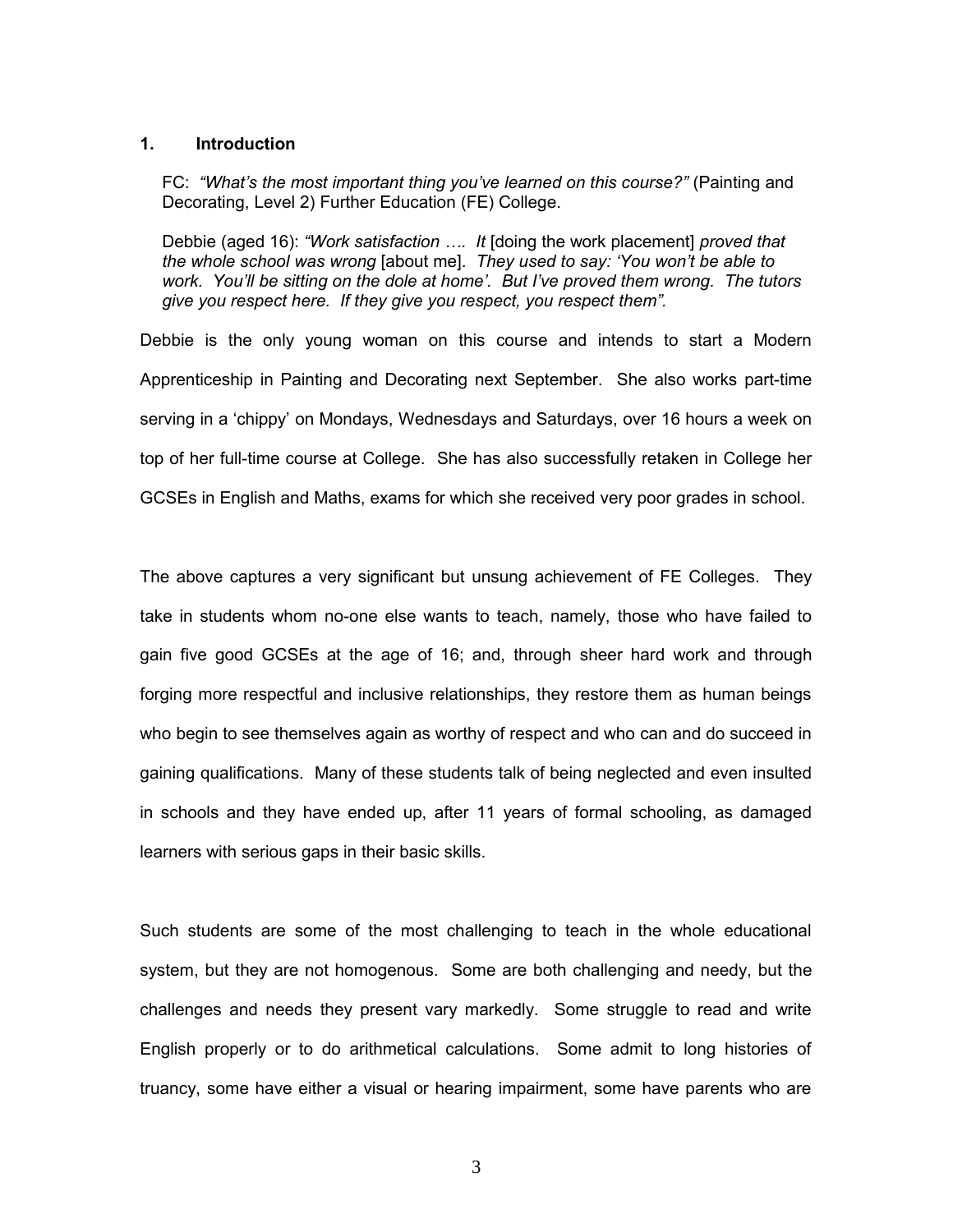either alcoholics or long-term disabled, some speak English poorly because they are recent immigrants, some disappear from classes for three weeks into a Detention Centre while their status as asylum seekers is sorted out, and many have to work part-time because their families are poor. Students come with different sets of past experiences and problems, which all interact with each other, and tutors can have up to 20 of them in their classes. The surprise is that FE is so successful with so many of them.

It is not only tutors who are stretched to the full by Entry or Level 1 students, they pose huge problems to policy makers, struggling to stop what they themselves called *"the scandal of our high drop out rate at 16"* (DfES, 2004:71). The OECD has for years been quietly emphasizing the depth and extent of that scandal in its annual reports, where it compares internationally the participation rates of 17 year olds in education or training. The latest report shows that the UK record is worse than that in Belgium, the Czech Republic, Sweden, Japan, Finland, South Korea, Poland, Norway, Germany, France, Austria, Hungary, the Slovak Republic, Ireland, the Netherlands, Switzerland, the USA, Denmark and Australia (OECD, 2006).

The government response in England is an extensive battery of measures which includes the first ever White Paper on FE (DfES, 2006a); a set of new *strategies* (eg for people with learning difficulties / disabilities, see LSC, 2006a); 'stretching' *targets* (eg 90% of 17 year olds to be in education or training by 2015, although our major competitors surpass this figure already); *initiatives* (eg Education Maintenance Allowances, which provide 16-19 year olds from poor families with up to £30 per week while they study); new *curricula and qualifications* (eg 14 specialised Diplomas which are to combine theoretical and practical learning); new 14-19 *partnerships* between schools and FE Colleges; and new types of *institution* (eg so far, 46 City Academies, 47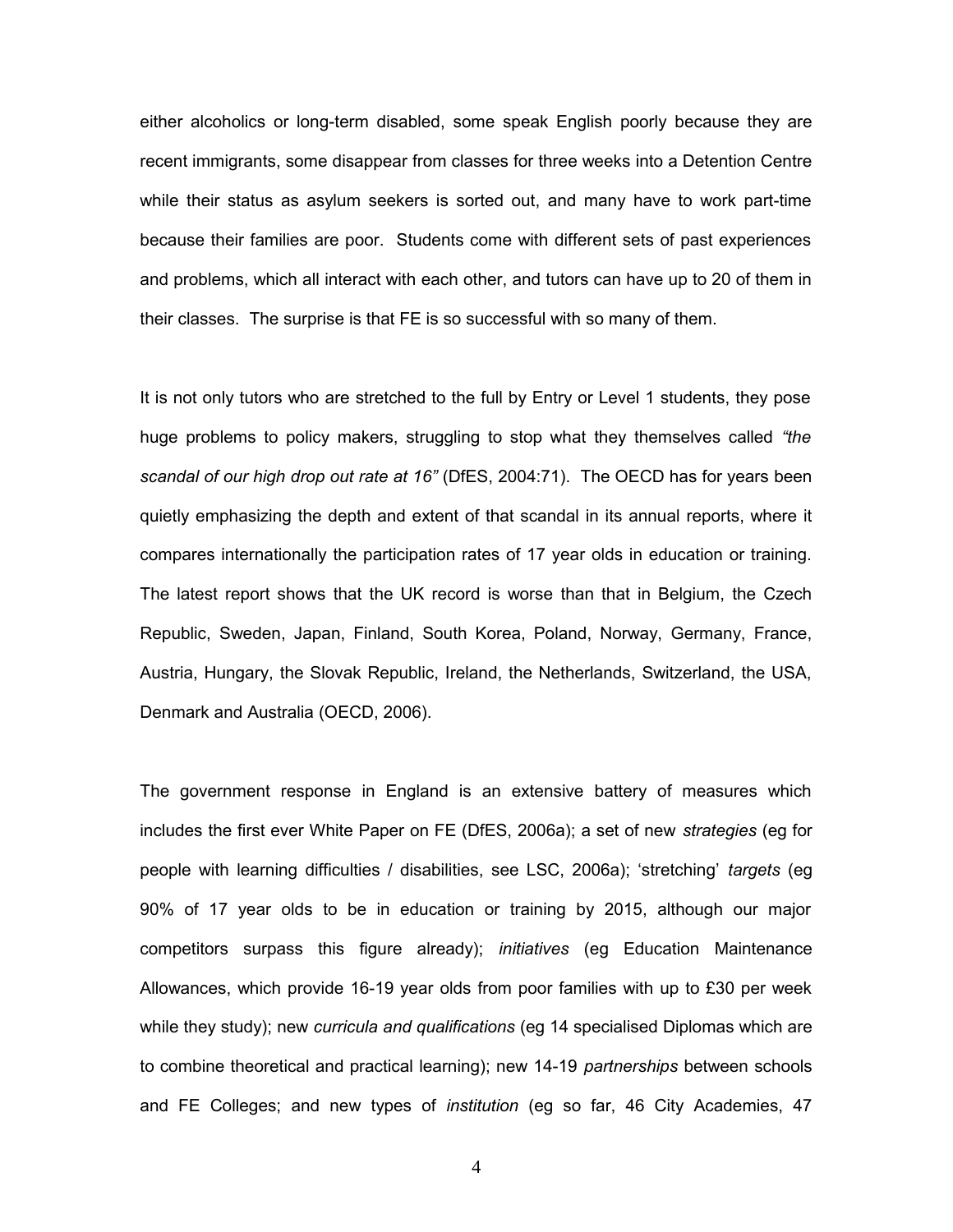vocational, specialist schools and 4 Skills Academies). The model of reform underpinning all these changes will be discussed in the final section of this paper, together with the topic which the numerous government texts aimed at this sector have nothing to say about and which constitutes the main finding of our research: the central importance of the relationship between tutor and student.

#### **2. Background**

The establishment of the Learning and Skills Council (LSC) in England in 2001 marked the attempt to draw together into a new learning and skills sector a broad range of diverse provision for people of all ages in further education colleges, community learning centres and in the workplace. As Steer *et al.* (2007) discuss, the election of the New Labour government in 1997 brought a new model of governance into public services, associated with the discourse of modernisation (Newman, 2005) and increasing reliance on policy 'levers', such as performance targets, standards, audit, inspection, quality assurance processes and powers to intervene where services are judged to be 'failing'. The operational functions of government were increasingly contracted out to Non-Departmental Public Bodies, such as the LSC, but government retained the role of *"a regulator of services, setter of standards and guarantor of quality"* (Newman, 2001:83).

Since then, an unending and heavy stream of policy and structural changes has continued to affect those who learn, teach and manage provision in the post-compulsory sector, as we have described in other publications (e.g. Coffield *et al.*, 2005; Edward *et al.*, 2007; Hodgson *et al.*, 2005) from this ESRC Teaching and Learning Research Programme project, *The impact of policy on learning and inclusion in the Learning and*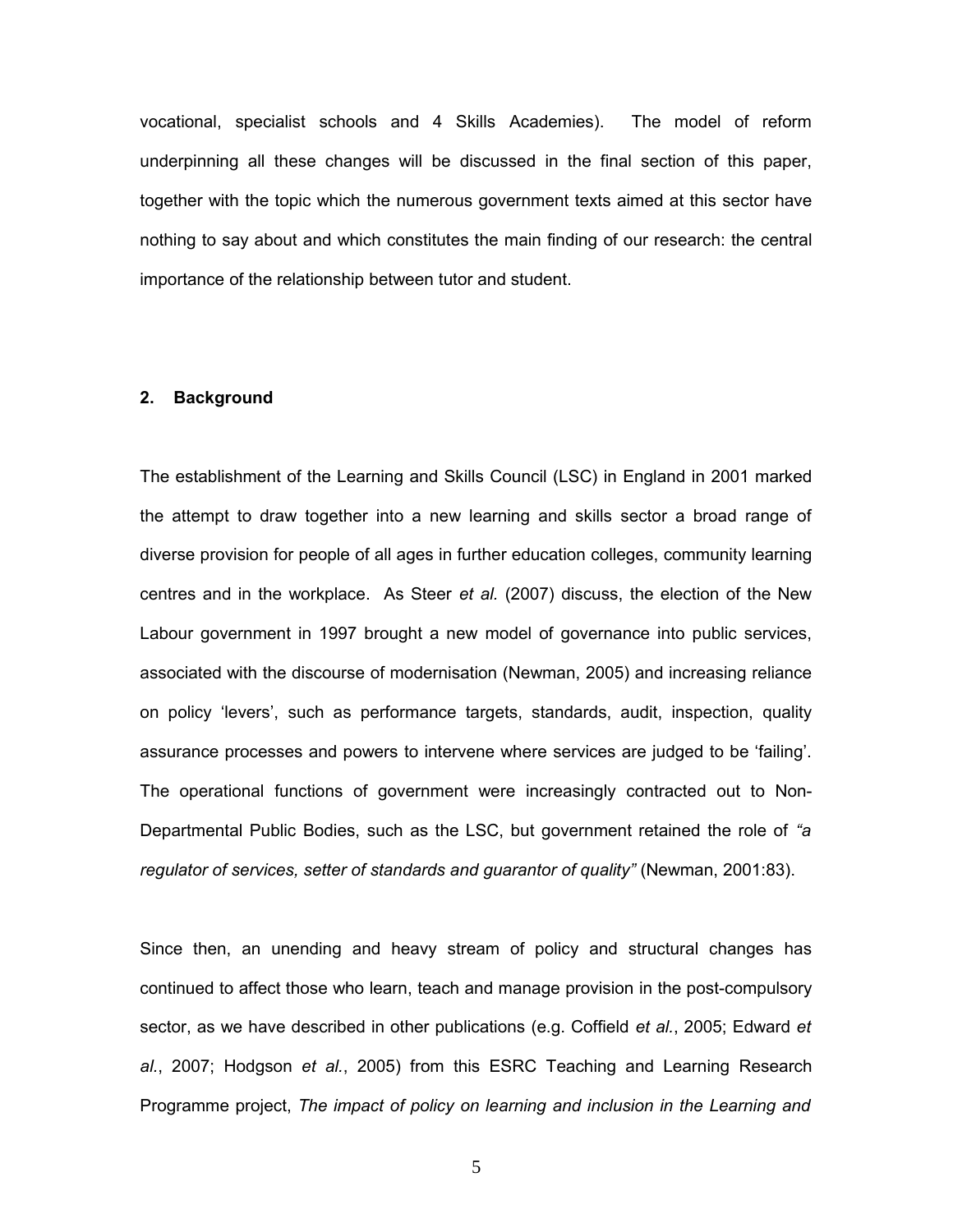*Skills Sector*. At the time of writing, yet more change is foreshadowed and some of the main examples are mentioned here. The LSC has reorganised its structure from 47 local LSCs into 148 Local Partnership Teams; the fledgling Quality Improvement Agency for Lifelong Learning (QIA) has launched its improvement strategy (QIA, 2007) ; the LSC is consulting on its Framework for Excellence (LSC, 2006b) and promises further documentation and guidance on implementation by 2007; and the recommendations of the final report of the Leitch Review of skills *"will have a significant impact on Further Educational colleges and providers"*, by requiring them to be far more responsive to employers and individuals in a demand-led system (2006: 84).

Our project<sup>[1](#page-29-0)</sup>, running from January 2004 until July 2007, focuses on three groups of learners who have been poorly served by their previous schooling: unemployed people in adult and community learning centres (ACL), adult employees in work-based learning (WBL) and younger learners on Level 1 and Level 2 courses in further education colleges (FE). We are also concerned with the perspectives of the policy-makers at all levels in the sector from national through regional to local.

Figure 1 shows the range of participants who will have contributed to our research over the 43 months. Each level contributes to understanding the ways in which policy percolates down to practice, and without understanding the intervening levels between policy-making and practice in the classroom, we could not hope to achieve our ultimate aim of suggesting what an effective and equitable learning and skills **system** could look like.

### **INSERT FIGURE 1 HERE**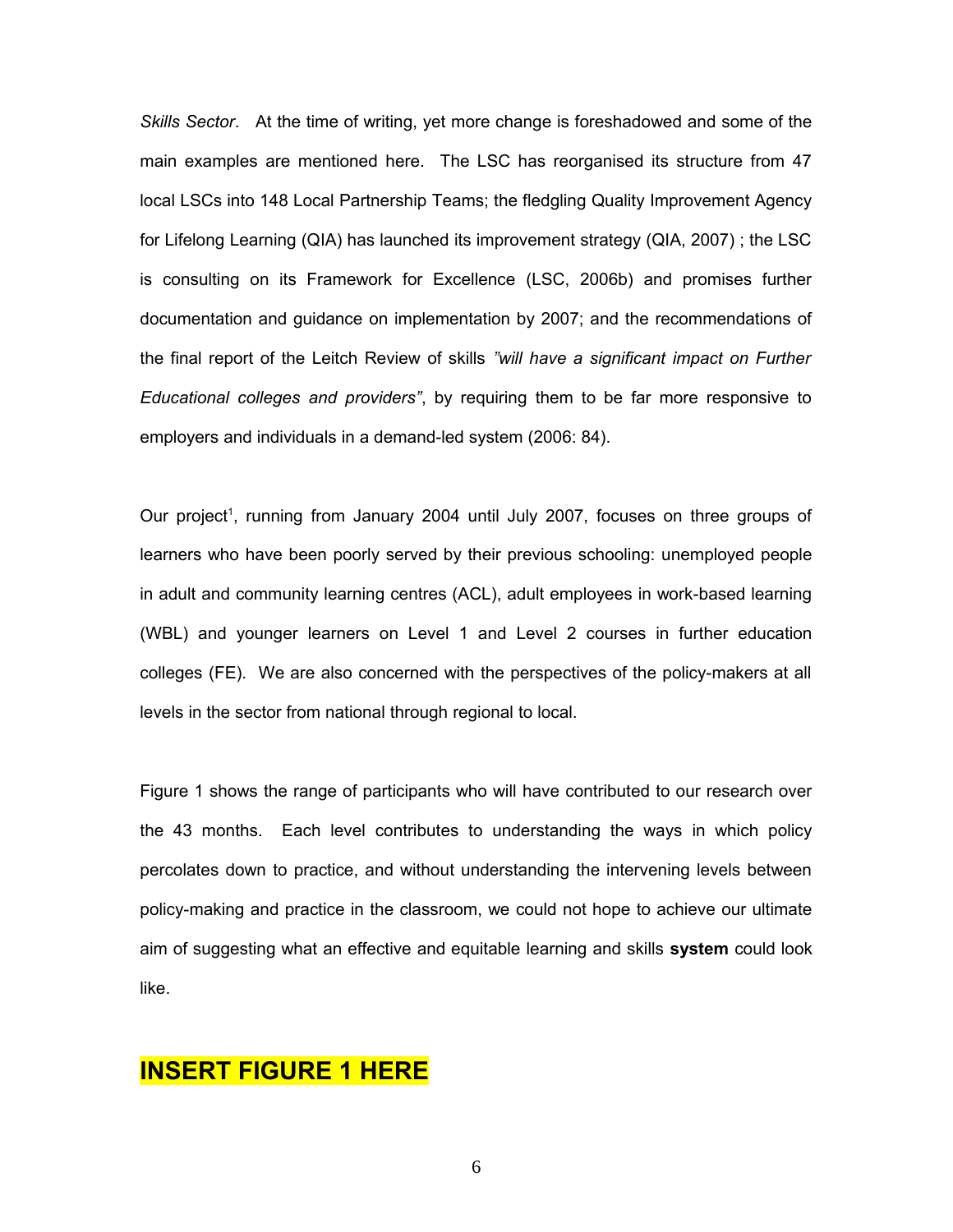The evidence of impact (or lack of impact) is to be found primarily in the sites where learning takes place, and therefore the main focus of our data collection has been the learners, tutors and course managers in 24 learning sites, 12 in London and 12 in the North East of England. Between Spring 2004 and Summer 2006, we scheduled 104 site visits, five to each of the eight college courses in our sample, and four to each of the eight adult and community learning (ACL) and the eight work-based learning (WBL) sites. On each visit, we aimed to interview up to six learners, their tutor and the manager of their course, including, in the WBL sites, union learning representatives (ULRs) and line managers involved in the initiative. Figure 2 shows the breakdown of the 559 interviews conducted during these visits.

### **INSERT FIGURE 2 HERE**

To understand the impact of policy, however, it was necessary to trace it back to source, talking to the officials forming and issuing policy. The project began with an analysis of key policy documents and an intensive series of confidential interviews with officials, exploring how they believed policy 'levers' were working; further interviews have been conducted throughout; and in the closing months of the project we shall be returning to the same organisations to update their perspective and discuss our emerging findings. Data collection at the European level is also scheduled for early 2007. Figure 3 shows the distribution of policy interviews to February 2007.

### **INSERT FIGURE 3 HERE**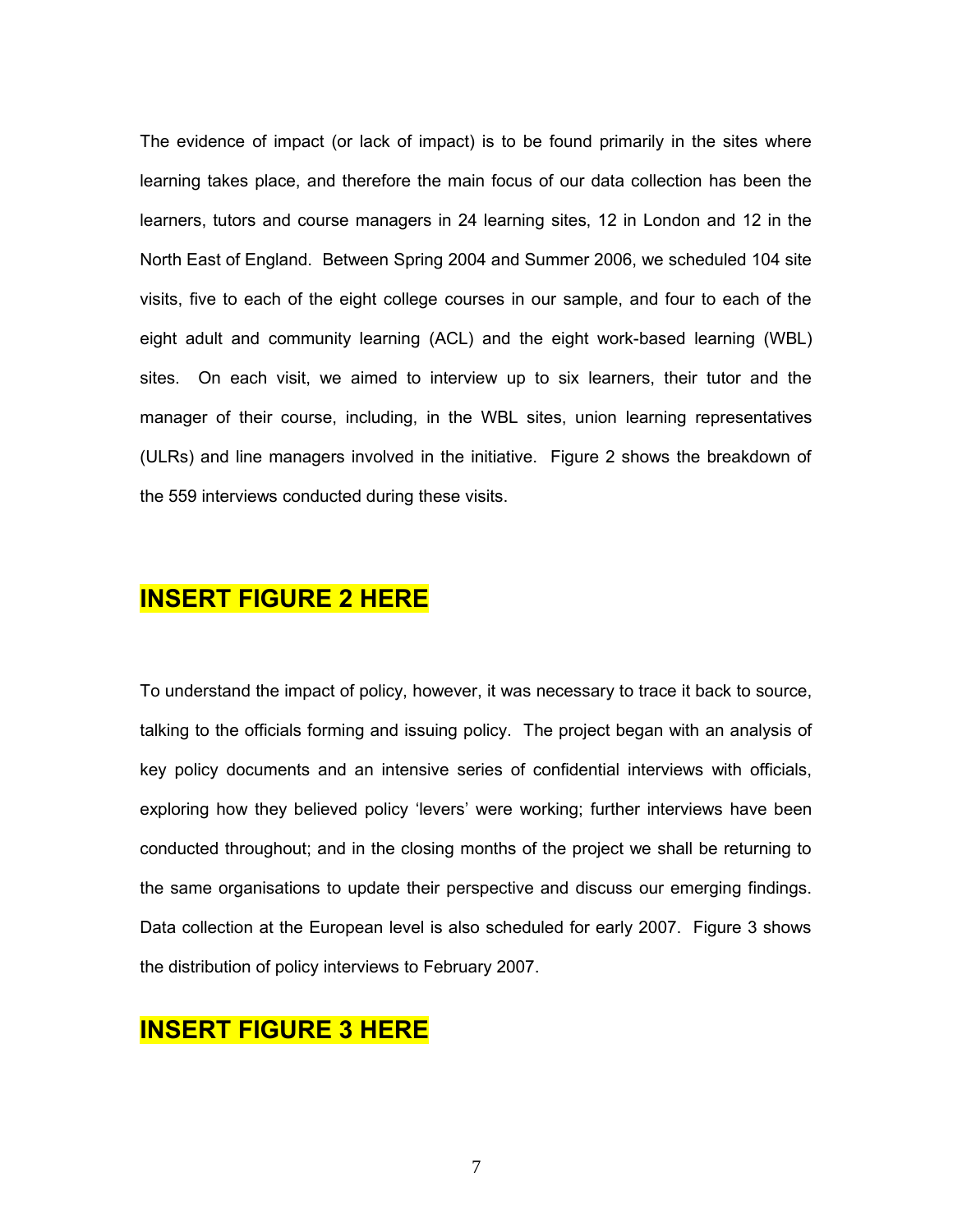This paper is concerned primarily with the impact of policy on the learning sites, for each of which detailed, structured reports were prepared from the analysis of the transcribed data by two of the researchers who had made those site visits. It also draws on other outputs from the project, which contain more detail than is possible here. $2$ 

The structure of this paper reflects the duality in the data we have collected and analysed. Firstly, we explore how policy 'levers' – and in particular, funding, targets and policy initiatives such as *Skills for Life* (*SfL*) - are impacting on the practice of tutors and managers, and affecting the lives of the learners they support. We also asked staff to identify all the factors which affect teaching, learning, and inclusion in the settings where they work, and these are discussed in the second part of this paper. Like the teachers interviewed by Nias (1989) and the teachers and nurses interviewed by Stronach *et al.* (2002), the tutors and managers in our project described their *'ecologies of practice'*: their own professional identity; their learner-centred ideologies; their institutional cultures and the sub-cultures of their teaching team; and their beliefs about what constituted 'good practice' in that setting<sup>[3](#page-29-2)</sup>. They have also identified demands made upon them which are not directly attributable to government policy (eg, from Awarding Bodies) and environmental and economic factors (eg, in the local labour market). The impact of all these factors reminds us that policy makers are not writing upon a blank slate, but on a page already taken up with 'ecologies of practice', past and present initiatives and specific local factors. In the closing section, we shall return to a discussion of these two sets of influences on practice and to the government's willingness to offer 'voice' to all groups except the professionals who, from the learners' perspective, make the sector work.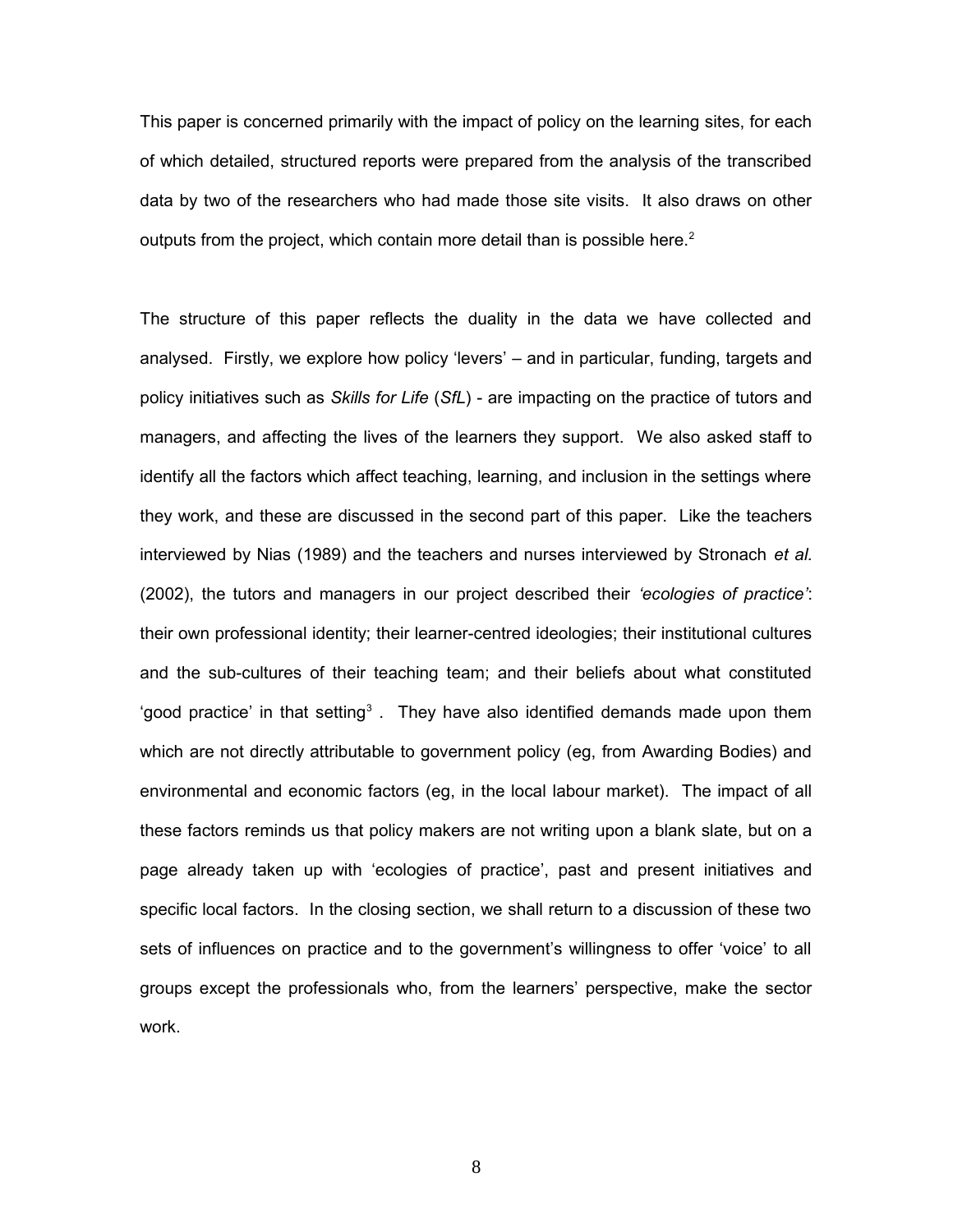#### **3. Policy 'levers'**

Steer *et al.* (2007) outlined the historical development of policy 'steering' and how policy 'levers' have been used in different combinations in the post-compulsory sector by governments since the early 1990s. In March 2006, the government announced that *"the key strategic role for the sector … is to help people gain the skills and qualifications for employability"*, which implied *"a reconfiguration of the system around this mission"* (DfES, 2006a: 21 and 17). All the 'levers' of power in the government's armoury are now to be pulled harder than ever to bring about this transformation. From our data, we identified five important policy 'levers': funding, targets, initiatives, planning and inspection. In this paper space dictates that we concentrate on the first three.

Funding and targets are two of the most powerful 'levers' used in tandem in all areas of our research, sometimes figuring as part of specific policy initiatives. In the FE colleges, targets for retention and achievement were mentioned in almost every staff interview. As one manager said:

*Targets focus the mind a lot ... you have an eye on them and the team discusses them, and so do I, endlessly.* (B2M3/3)

For tutors teaching Level 1 and Level 2 students, meeting targets for the retention of the minority who were poor attenders used a disproportionate amount of their time and energy. Tutors spent time talking to these learners in person or on the phone, took work to learners' homes or to hospital and, even in colleges with highly developed systems of student support including mentors and counsellors, tutors were chosen as the first port of call for learners with problems which might endanger their progress.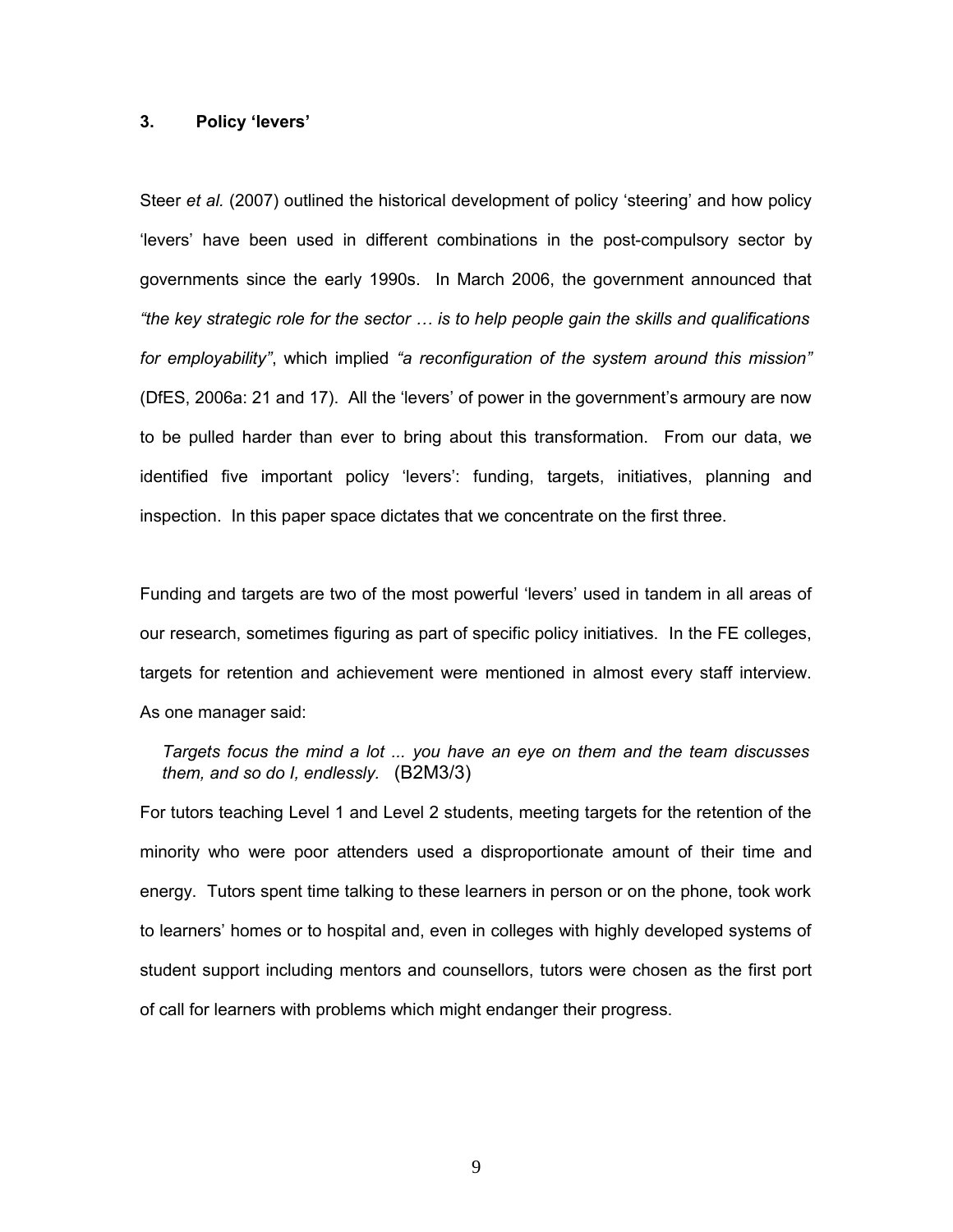Middle managers and course leaders also recounted efforts to meet their targets for engaging employers in training, despite considerable employer apathy in some areas. They also explained the perverse effect of some targets: for example, if a youngster came to college to do an FE course in a craft area, impressed his placement employer and was offered an apprenticeship, that was good news for his career and his employer, but bad news for the college, which would be penalised for a poor 'completion' rate on the FE course, even although the same learner was still on their books on the apprenticeship route.

In the ACL settings, funding and targets were closely linked to the *SfL* initiative. To meet the national target of 1.5 million adults to achieve national certification by 2007, unprecedented levels of funding were channelled into this area, £3.7 billion by 2006 and a further projected £2 billion by 2010 (DfEE, 2001; DfES, 2003). SfL comprises a new curriculum, with new teaching materials, national tests for basic skills learners and new qualifications for those who teach them. Tutors and managers were overwhelmingly positive about being able to expand their services and help more learners. Positive comments from long-serving basic skills managers included:

*This is the first time we have had substantial growth.* (GM1/2)

*It has put basic skills on the map, on the agenda.* (JM1/1)

The speed of change had been intense and had brought problems when the distribution of materials and the appointment of new staff could not keep pace with the growth in demand for basic skills classes. Some staff had reservations about the volume of associated paperwork and the value of the National Tests in Literacy at Level 1 and Level 2, on the grounds that they measure only reading and spelling, and ignore writing, speaking and listening. Pursuit of targets also had an impact on the process and content of teaching: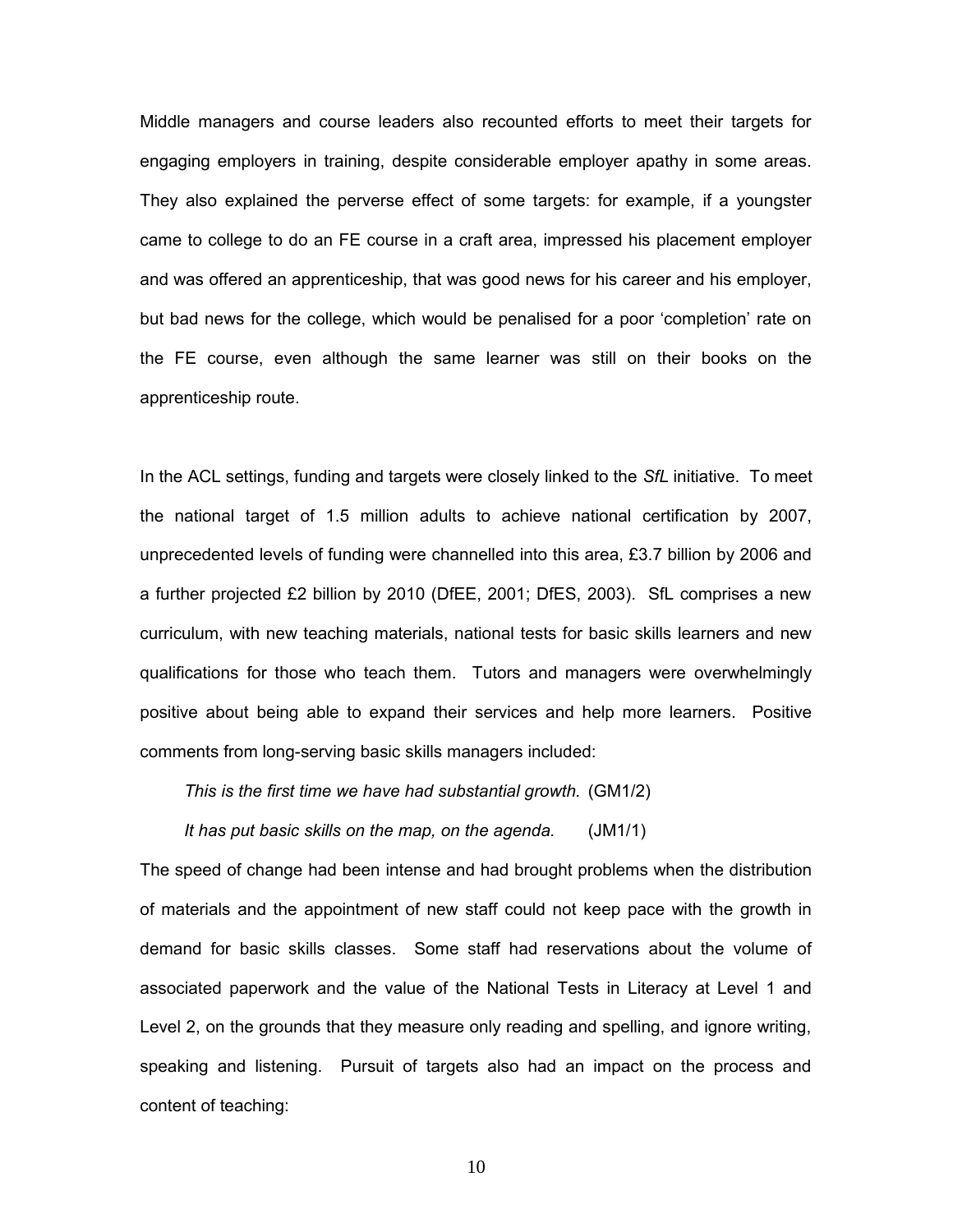*It is definitely a different type of teaching I'm doing now. I'm teaching towards getting them through those exams.* (EM1/1)

The structures of provision were also affected, as mixed ability classes were replaced by classes graded by ability in preparation for Level 1 and Level 2 tests. Interviewees frequently expressed concern about the future of teaching for vulnerable Entry Level and Pre-Entry Level learners who do not contribute to those targets. Although schemes to encourage 'quick-fix' learners, who could take the Level 1 or Level 2 test with only a short course of preparation, were widely used to help hit targets and maximise income, many professionals queried whether these were the people who really needed their help with literacy and numeracy. Others were unhappy with the practice of some providers who offered financial incentives to members of the public and sometimes local government employees, to take these tests and so help them to meet their targets.

In the WBL sites we found that funding, through the *Union Learning Fund* and the *Employer Training Pilots*, later *Train to Gain,* had brought basic skills into the workplace for many who had not had any training before in their working lives. One manager described *ETP* as

#### *the catalyst that got training started because management did not have to pay for it.* (MM3/3)

On these sites, targets were a concern not for the employer, but only for the organisation (usually a college or ACL team) which was providing the tuition. Visiting tutors were largely dependent on the collaboration of ULRs and local managers to ensure that the numbers of learners coming forward to prepare for the national tests remained viable. Sustainability – after the short-term funding ended – was a serious concern for ULRs and managers. In two sites, the employer took over responsibility for ongoing provision, and in another, a Council Department, staff had opportunities to join in wider schemes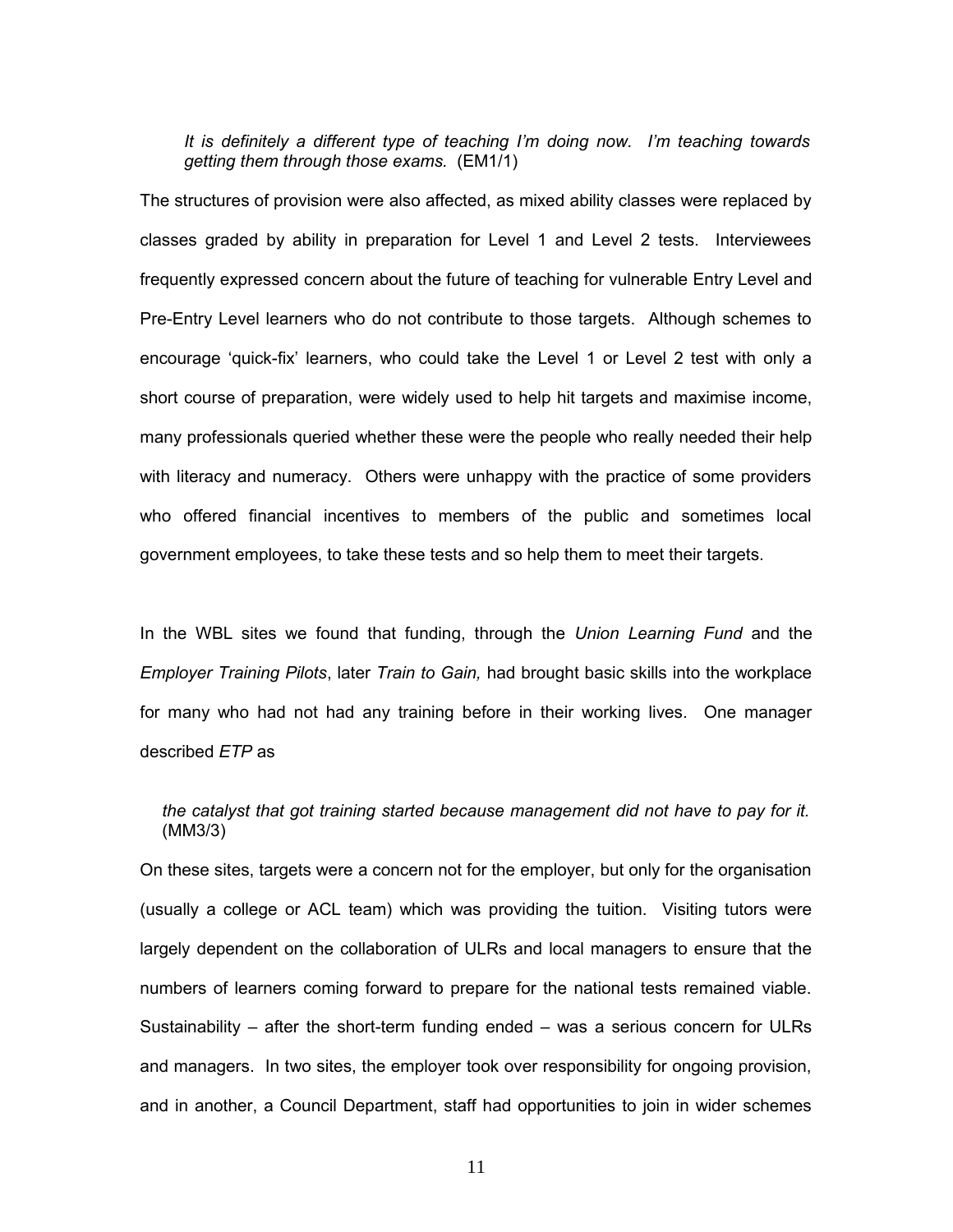run centrally by the Council. One medium-size employer developed a financial incentive scheme to encourage factory employees to take NVQ and basic skills qualifications, but was still struggling against a shop-floor culture in which learning and qualifications were not valued.

In addition to these two major policy initiatives, *SfL* and *ETP*, the *Education Maintenance Allowance (EMA)* was making a big difference to Level 1 and Level 2 learners in FE colleges. Most tutors believed that the additional financial incentive was helping to improve regular attendance, and in a few sites, the award of the bonus was at the discretion of tutors who had linked it to appropriate behaviour, punctuality and participation in class. Learners who received *EMA* were almost universally glad of it, although many of them were also working part-time to support themselves, and some protested that they would have attended even without the added incentive. We did, however, meet learners who did not qualify for *EMA*, because of their age, parental income or refugee status, and a few of these were resentful that classmates were being rewarded for good attendance. Tutors confirmed that this measure, designed to improve inclusion, had proved divisive in some groups, and in one setting the teaching team had devised a local merit point scheme, rewarded by gift vouchers if sufficient points were accumulated, to ensure that all learners in the group could work towards the same goal.

What all these three initiatives – *EMA*, *ETP* and *SfL* – had in common was the speedy growth of bureaucracy, in the college or the LSC, to monitor them and hand out the funding. For all three, the benefits were partially offset by the heavy burdens of paperwork on teaching staff. Even in colleges which had set up administrative teams to deal with *EMA*, tutors told us they were frequently asked by learners to intervene with administrators when *EMA* had been mistakenly withheld, and managers had to learn to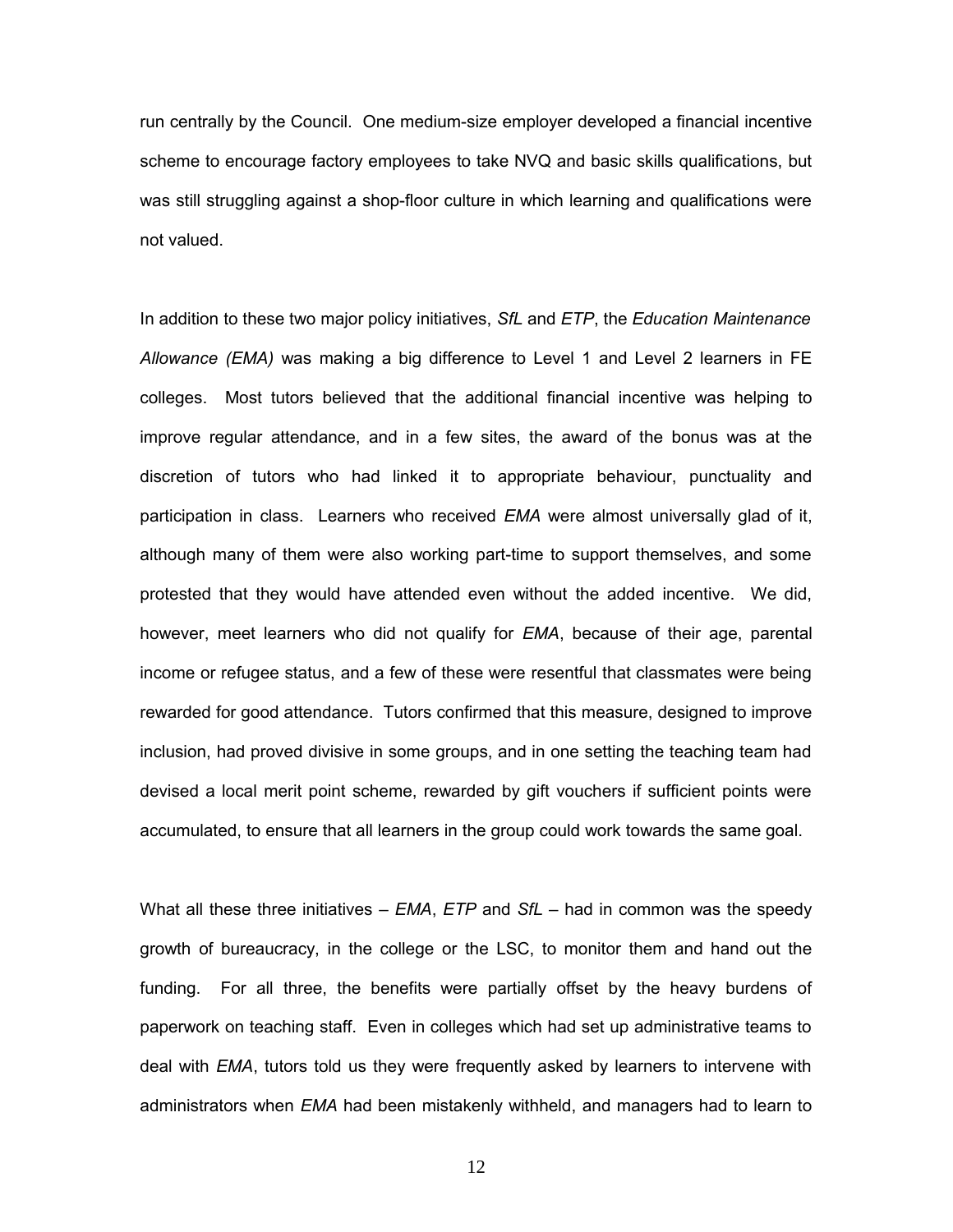cope with the irate protests of parents. For ACL teams, changes in the way funding was allocated for *SfL*, such as the introduction of the rule that no intervention of less than nine hours would be funded, caused immense upheaval in the organisation of their provision, especially for teams which had been visiting all local ACL classes and using diagnostic assessment in basic skills as a means of attracting new learners to their service, work which could no longer be funded under the new rules. The paperwork for *ETP* was also criticised as cumbersome, and funding could be lost if precise details of each learner were not meticulously recorded.

#### **4. Other factors impacting on learning and inclusion**

Government 'levers' are not the only factors affecting practice in the LSS and those suggested by interviewees were very diverse. We have organised them into five categories, four corresponding to the lower levels of Figure 1:

- the learners who are supposed to be at the heart of the system;
- the individual teaching staff who work with them;
- the team level, including the middle managers; and
- the institutional level, which includes, for example, the provision of central services and resources and the management culture in colleges.

The fifth category includes social, economic, historical, geographical, institutional and labour market factors which constitute the 'local ecology' and the impact of other external parties, such as Awarding Bodies and employers.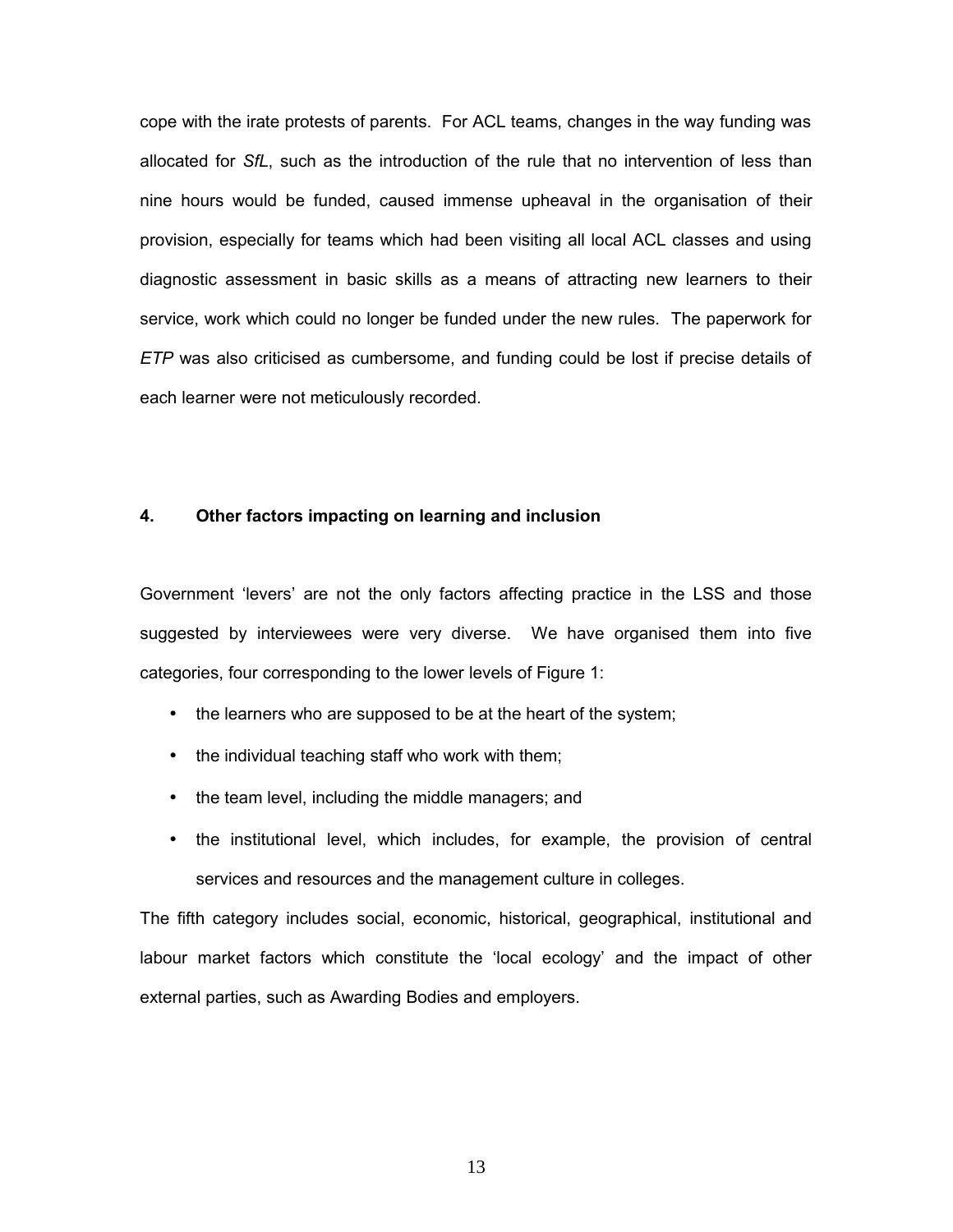#### *4a Learners*

The expansion of provision at Level 1 and Level 2 in FE, and of basic skills provision in ACL and WBL, has brought into the system large numbers of learners whose previous experience of schooling has been very negative. In describing their experience of college, many learners contrasted it to their treatment in school: they valued being treated as adults and the support of tutors in helping them achieve qualifications at last. The learners themselves identified their relationship with their tutor as the most important factor in their progress, and our interviews with tutors confirmed that they were constantly adjusting their professional practice to meet the specific and varied needs of learners, whether they were youngsters trying to hide their lack of confidence and fear of failure behind boisterous behaviour, or adults embarrassed by their difficulties with spelling and grammar. A college tutor, talking about her work with Level 1 nursery nurses, expressed succinctly a recurring theme in interviews with basic skills and subject tutors across all our sites:

*We have got to get them to that point where they believe in themselves.* (A1T1/2) We found many examples of staff using their professional judgement to create learning cultures in which learners accustomed to failure could learn to thrive, co-operate with their fellow students, keep up their motivation and eventually gain their qualification. Tutors who also taught Level 3 and Level 4 students described how they adjusted their classroom practice, and in our lesson observations, we saw this in action. Level 1 learners could be particularly challenging:

*I find it like I'm on a runaway train sometimes and I can't keep up with them. It is fast and furious and you are making sure they're motivated and it is very active. I have to think more on my feet with the Level 1s*. (A1T2/4)

The importance of the tutor-learner relationship was perhaps to be expected in the ACL and WBL sites, but in the FE sites we probed for other ways in which colleges made the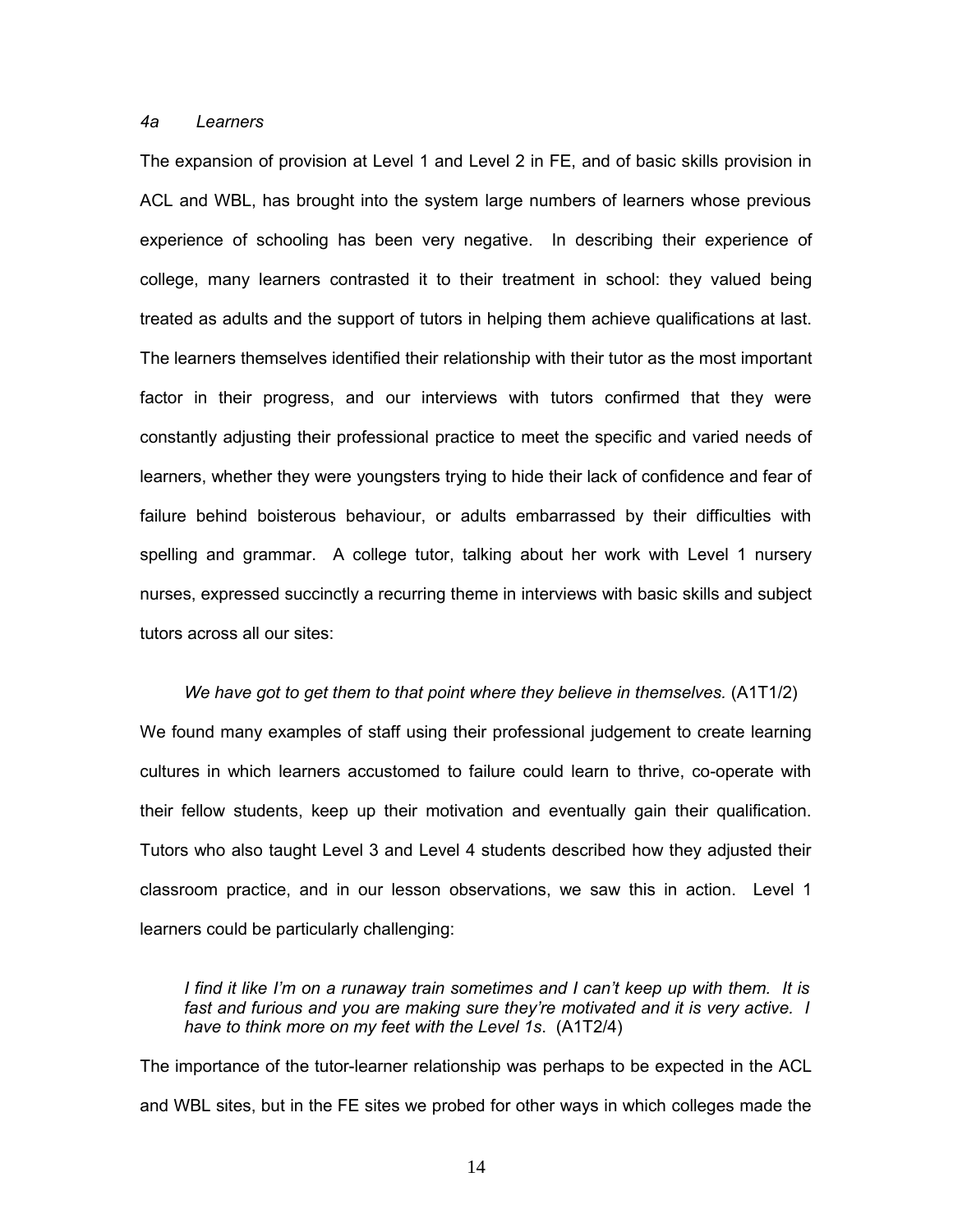learners feel welcome and included. Although all had measures for obtaining representative student views and had social and sports facilities open to all students, the Level 1 and Level 2 learners we spoke to – with the notable exception of a group of apprentices who liked to hire the college gym for a lunchtime game of football – were not very interested in the wider life of the college. Many said they had part-time jobs and only came to college when they had classes; and a tutor whom we asked about this reluctance to participate suggested that some, particularly at Level 1, were lacking in social confidence with strangers and only felt safe with their familiar classmates and tutors in the base room where all their classes were held.

#### *4b Tutor Professionalism*

Complying with national and local requirements for evidence of meeting targets and completing paperwork – the elements which Stronach *et al.* (2002) describe as '*the economies of practice'* – has become part of the professionalism of tutors, but those we interviewed also talked about their *'ecologies of practice', ie* their traditional values, love of teaching and commitment to their learners:

*I've a passion for education and I feel for these students.* (B2T1/3)

*Oh, I love working with them. ... I'm used to trying to make learning enjoyable, and they came in and they were just fun.* (MT1/3*)* 

Like Hodkinson *et al*. (2005), we found *"large amounts of 'underground' working,* whereby tutors routinely engaged in working well beyond their job descriptions" (2005:2). A Painting and Decorating tutor who was much appreciated by his apprentices and much in demand during college hours admitted:

*I do a lot of work at home and at weekends. I'm contracted to do 24-25 hours direct teaching, and the rest of the time is for preparation work, but it never works out like that. ... I do a lot of material at home, and everyone does. About 25%. It's a bit of a strain, but I have an understanding wife.* (A2T1/5)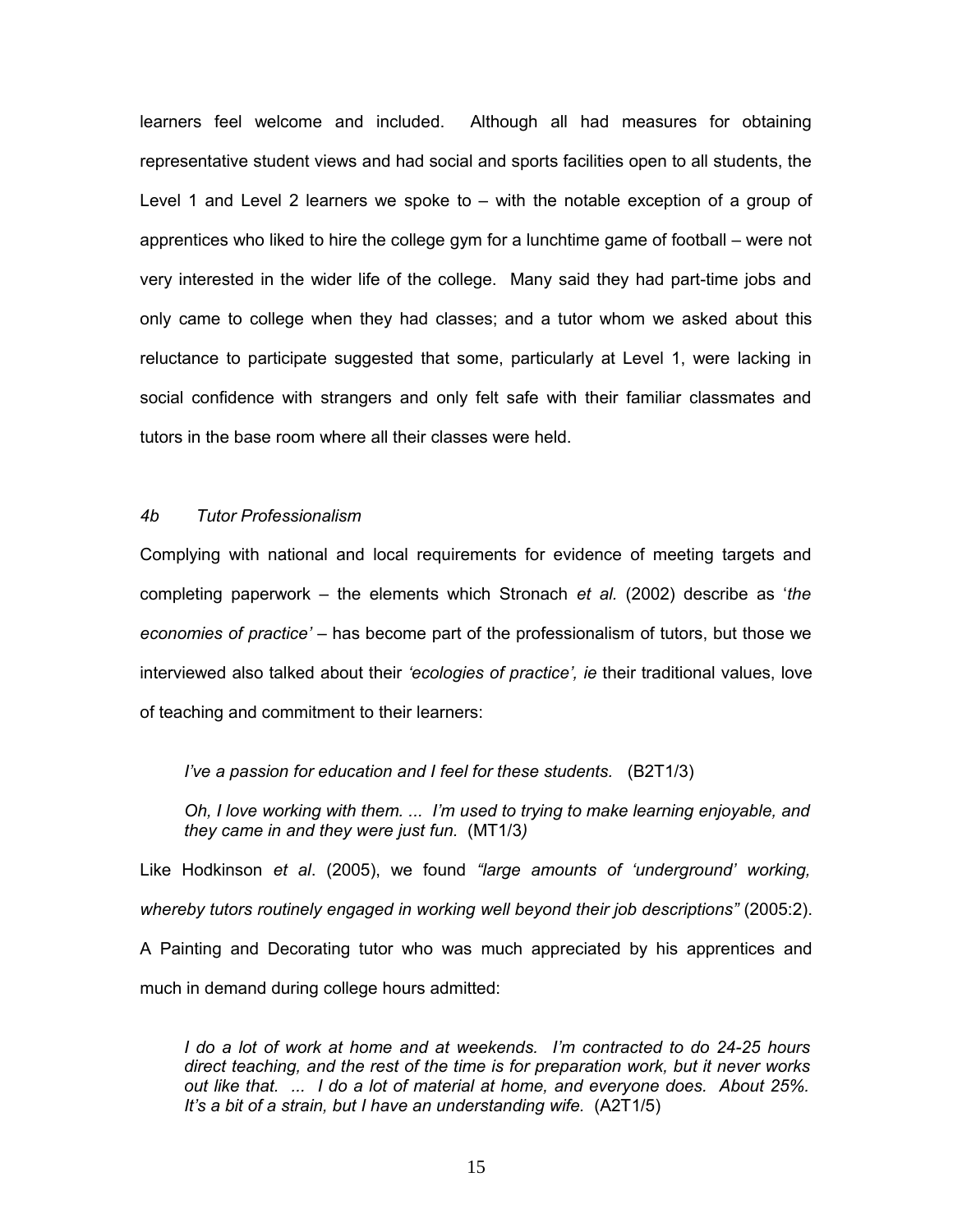Another tutor, working on a course which had had serious staffing problems, was extremely committed to her demanding group of Level 2 students, including some with complex social and ESOL needs, but she admitted that she was regularly working long hours at home, up to 21 hours above her contracted 35 hours, on marking and preparation. Because tutors had complained about the pace of external changes and the constraints on their time and energy resulting from administrative tasks, technological changes, and audit, we specifically asked whether, in their teaching, they felt able to make changes of their own choosing, as opposed to changes required by others. Their replies suggest that most still feel there is space for professional judgement in how they teach, although they have to work within the constraints of the curriculum, the requirements of Awarding Bodies, meeting targets, and passing inspection.

#### *I feel I've a lot of freedom, as long as I get results.* (A2T1/4)

*If the resources are available, then the changes you choose to make, as long as they're achievable and relevant to what you are doing … it's pretty much your own management and you're supported within the department.* (A1T1/3)

#### *4c Working in teams*

At the level of the teaching team, we found considerable diversity in the degree of contact and co-operation among tutors. Many of our WBL and ACL sites were small, some with only one tutor, which obviously made teamwork difficult, if not impossible. In some college settings too, whose teamwork was much easier to organise, tutors appeared to be working in relative isolation, focusing on their own classes:

*I just come in. I've got a job to do and I do it. And there are things on the periphery that I don't get involved with. Simple as that!* (C1T1/4)

*As long as I've got access to [resources] and my students are not suffering, the policies can stay where they are.* (C1T2/1)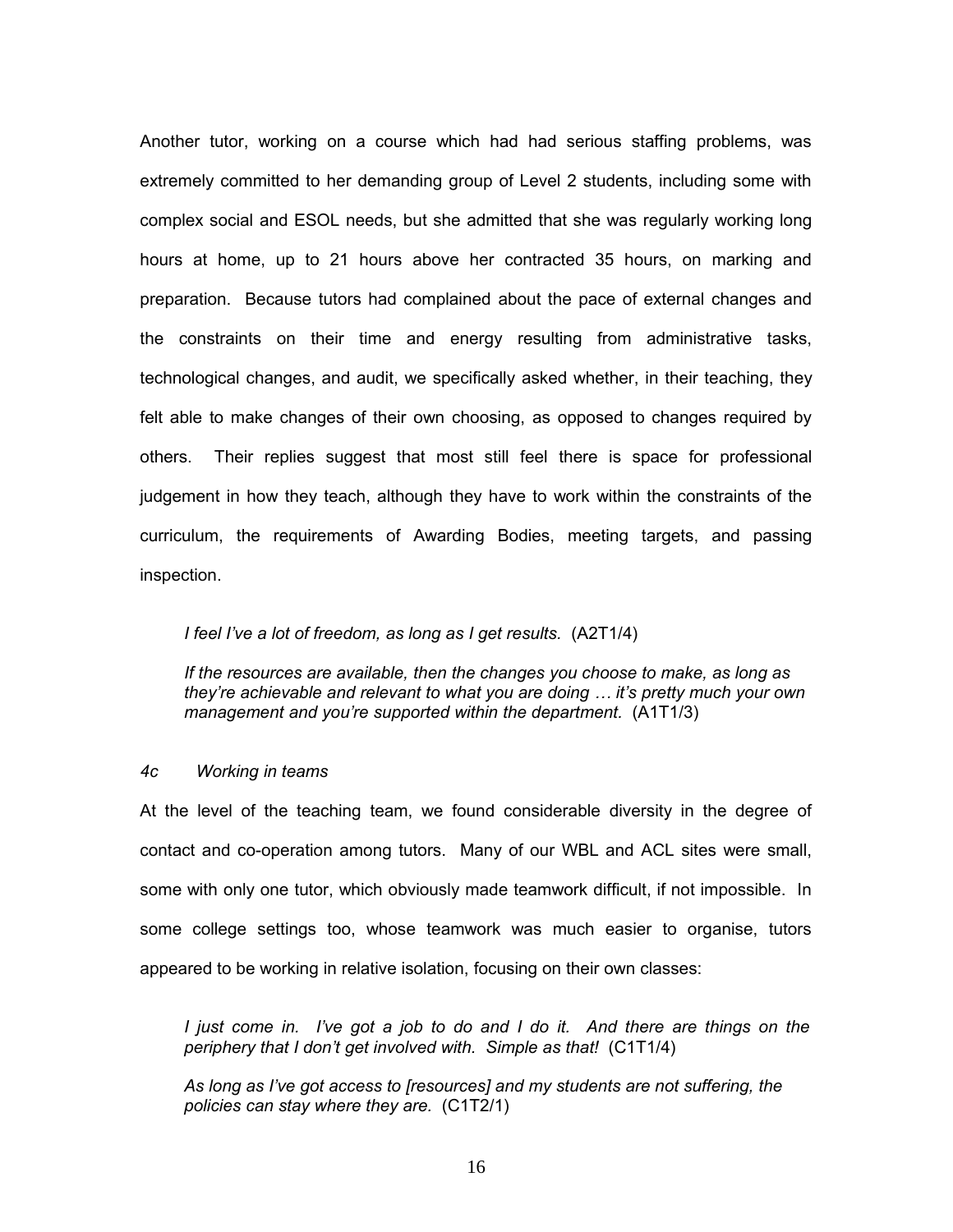By contrast, in other college settings, managers and tutors stressed the team approach, valuing mutual support and being alert to the possibility that students would exploit any inconsistency in approach by different tutors. Some of the closest teams shared a common professional background, for example, in childcare, where former nursery nurses were confident of their knowledge of the setting that they were preparing learners to work in:

 *We know what the job entails. We know what employers are looking for. And the current cohort of tutors are all working towards that assumption, that hopefully we are producing nursery nurses that are fulfilling what industry requires. ... It is all about knowing your market.* (A1T1/3)

Teamworking is, of course, a standard feature of the working practices within childcare, and the members of this team were also aware they were modelling professional behaviour for their learners. They attached great importance to including their learning support assistants in their team approach, and also involved learners in team-building exercises to foster inclusion and to stifle bullying. In other, less homogeneous teams, such as one teaching Health and Social Care, staff commented on the difficulties caused by the different professional backgrounds of team members. It was possible, however, to develop a culture of strong teamwork even in subject areas which Stanton (2004) describes as 'weakly vocational'[4](#page-29-3) , such as Business Studies.

We found two very different approaches in different colleges. In one, a manager was brought in to solve the problem of low retention and achievement rates and created a monitoring system based on the use of a prescribed set of assignments, towards which staff were strongly encouraged to direct all their teaching. Tutors were also told to 'chase the criteria' which students needed to complete assignments and to monitor intensively their attendance and performance. Staff who were not happy to have their roles defined within these parameters were encouraged to leave. In another college, we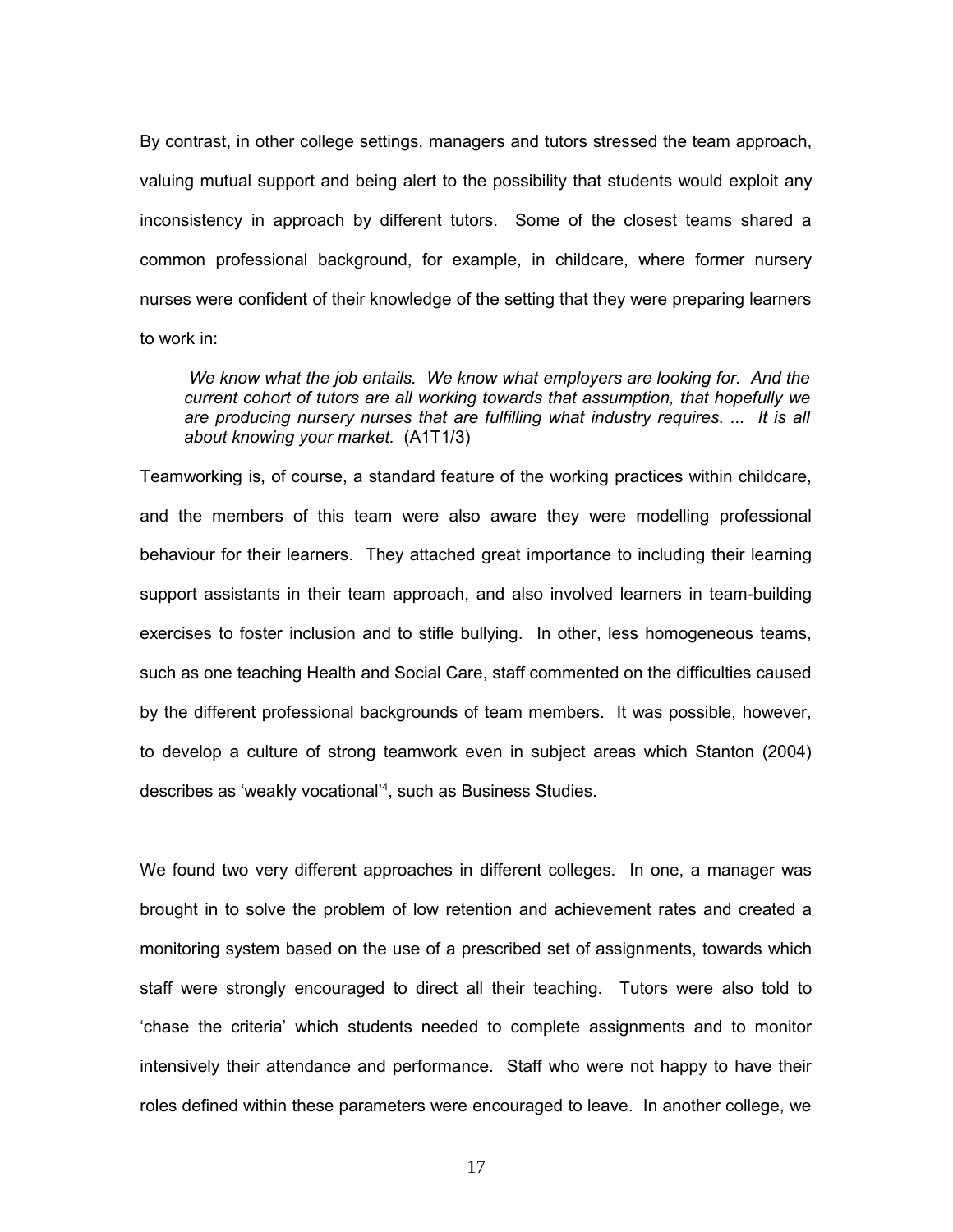found a Business Studies course team which hit severe staffing problems in 2005-06, to the extent that, on our final visit, we found only two team members out of six still there. The year had put the team under great stress, but their learners were very grateful to them and the staff felt that their difficult year had cemented their teamwork:

*We are a strong team, I'd say, probably because of the trials and tribulations we've had.* (B2T1/5)

Finally, an important factor which potentially limited teamwork in FE sites was the employment of agency or part-time staff who may not be willing or able to attend team meetings. Some managers stressed that they had negotiated for the funds to enable part-timers to attend meetings.

In the ACL Basic Skills teams, we also found a strong professional identity, fostered by experienced managers who had worked through years of hard times when literacy and numeracy teaching attracted very little political attention or funding. Managers of two large local authority services for basic skills had well-established programmes of inhouse staff development and mentoring. The flurry of activity caused by the introduction of *SfL*, the requirement for staff to take additional, Level 4 qualifications, in Literacy or Numeracy, and a PGCE qualification, and the pressure on experienced staff to take responsibility for mentoring trainees seeking to qualify, had all made it very hard to find times when they could bring the team together.

On WBL sites, the important teamwork was between the tutor who came into the workplace to provide basic skills tuition and the ULRs who were based there, knew the workforce and had the credibility and influence to encourage work colleagues to come forward and become learners. The most successful ULRs in our learning sites were those who saw their role as that of a go-between, as a broker between learners and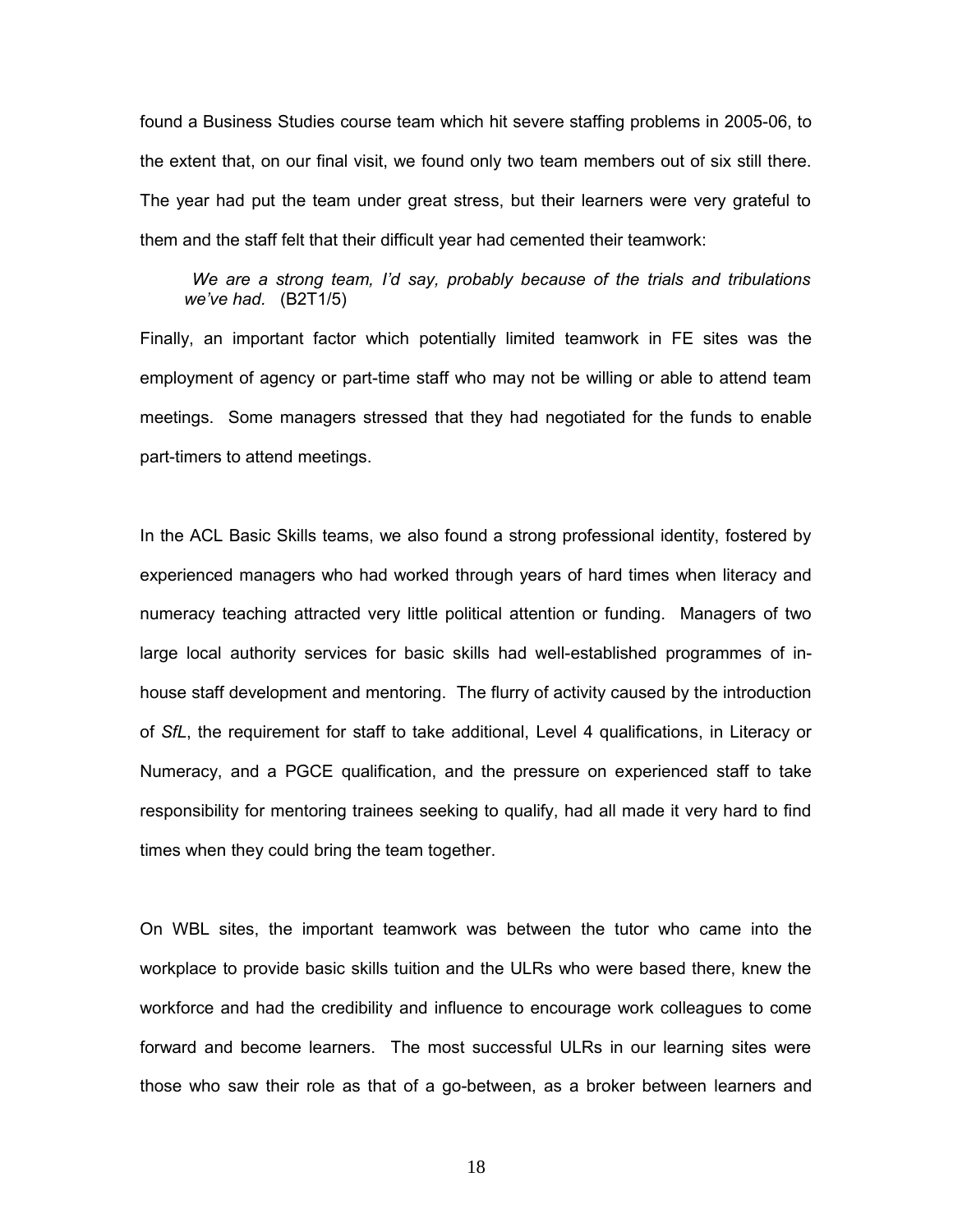providers: *"I haggle with providers … I play them off against each other"* (MU1/2). Such ULRs acted as change agents who made full use of their long and deep knowledge of the learning site and its employees: *"I know how to reach them because I am them. I've been there. I've come from there"* (MU1/1).

#### *4d Institutional factors*

In the college sites, particular organisational factors influenced learning and inclusion. As Spours *et al*. (2007) discuss, colleges mediate government policy. This is a complex and cumulative process, comprising not only the acts of translating national policy but also the effects of local and institutional factors. The latter include internal policies, setting their own priorities, making their own decisions about the tightness or looseness of control on departments and staff in areas where targets have to be met, and about whether certain services for students are to be provided at course or department level or centralised and run by college management. Internal decisions are influenced by other cultural and physical factors, including the preferred management style of the principal and senior management team, how they define the community they see themselves serving (are they aiming to attract their traditional clientele, or seeking to attract from wider geographical, social or subject areas?), the quality of communication and the degree of trust between them and their staff, and whether the college is housed on one campus or several.

#### *4e Local and national environmental factors*

Finally, there are wider environmental factors which even college principals cannot control. These include 'local ecologies', a term we use to refer to a wide range of interdependent local relationships and socio-economic factors, including the local labour market, in which FE colleges attempt, alongside many other partners, to provide for the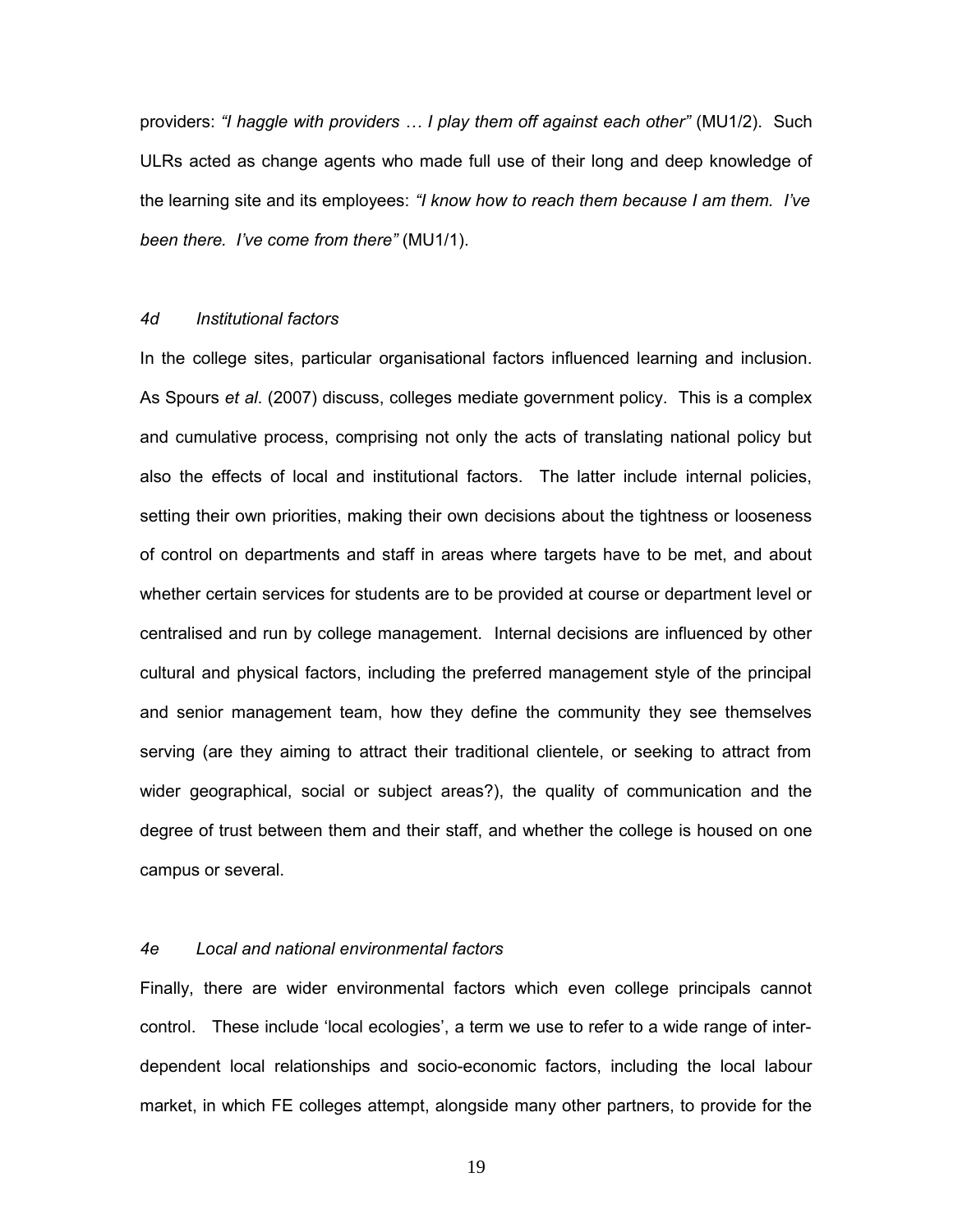learning needs of local people, employers and communities. We certainly found evidence of unhelpful competition between colleges (and between colleges and schools) operating in the same market, and labour markets and local employer attitudes can also have a powerful impact. For instance, a buoyant labour market led to learners being offered full-time jobs before they had completed their apprenticeship framework in one college, which was responding to a shortage of painters and decorators for a local building boom. In the long term this might damage their career opportunities, but in the short term, it damaged the college's completion statistics, and various measures were put in place to encourage the learners to return to take these last few tests. In such circumstances, the efforts that course teams put into developing good working relationships with local employers were almost as important as those expended on the learners.

Other environmental factors are national, rather than local: for example, the buoyancy of the childcare market and the provisions of the Childcare Act 2006 ensure that childcare courses continue to grow. Tutors and course leaders also have to deal with the often taxing requirements of Awarding Bodies, and the Sector Skills Councils were just beginning to make their presence felt as our fieldwork finished.

#### **5. Discussion**

In this project, we are trying to understand how the LSS functions as a sector, how policy percolates down through the various levels in the system, and how these levels interact, or fail to interact, in the interests of learners. In this paper we have deliberately taken a *'bottom up'* approach in order to examine the impact of national policy as it plays out in classrooms, encouraging, for example, some young people to stay on in education by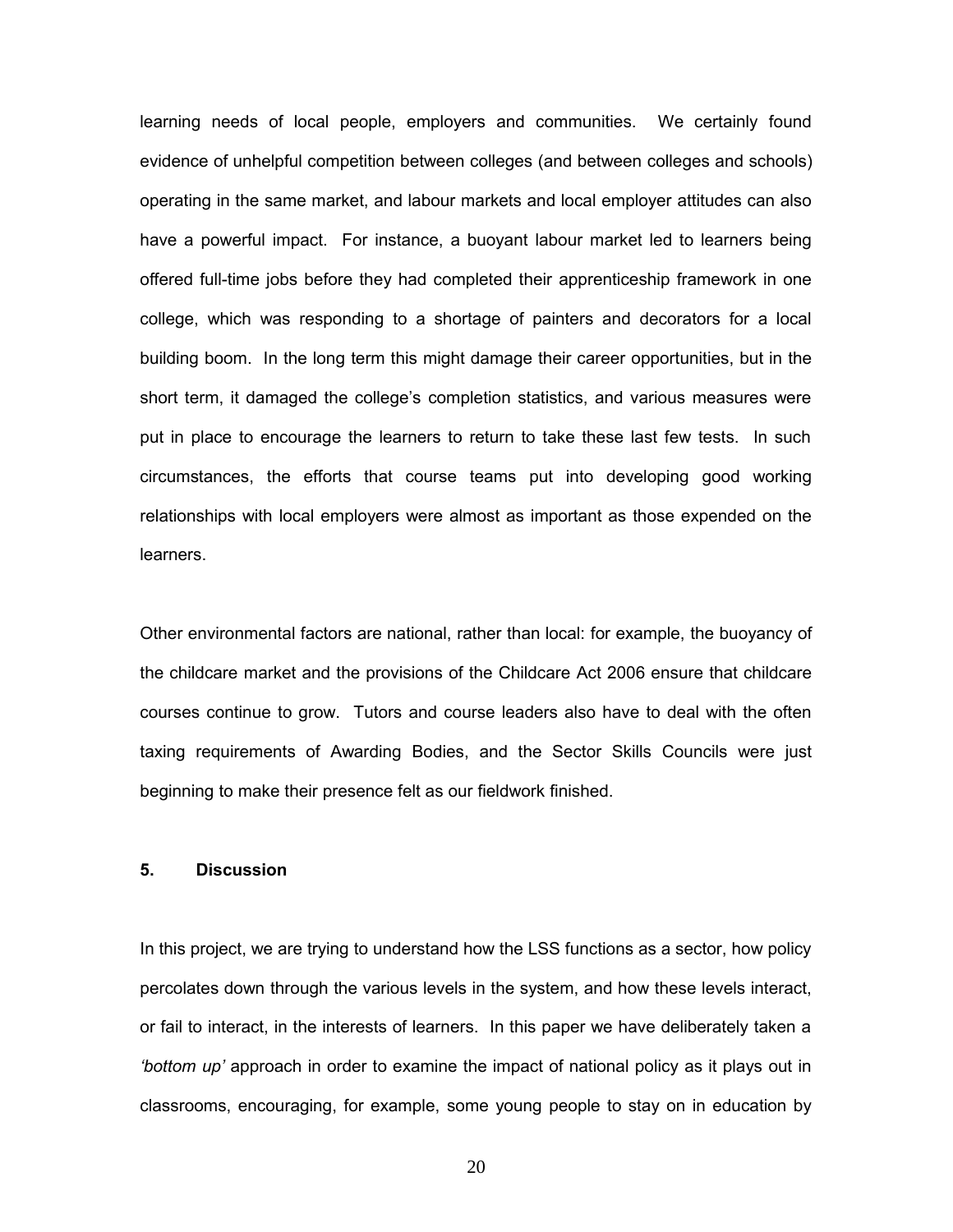means of an *EMA*. Elsewhere we have taken a more *'top down'* view, by reporting the aims, plans and concerns of senior policy-makers, who watch from on high as their measures are either 'misinterpreted' or 'under'- or 'over-interpreted' by institutional leaders and practitioners in the 'front line' (eg Coffield *et al.*, 2005; Spours *et al.*, 2007). We conclude this paper by discussing some of our tentative findings.

First and foremost, we want to argue for a wider recognition of the complexity of the problems being addressed. We have found, for example, little evidence that 'a policy lever pulled' by the LSC in Coventry produces a simple and predictable outcome in the learning sites. Put another way, we have not found evidence of the direct or simple transmission of policy into teaching practices. That is not to say that policy is powerless. Far from it. For example, we have found that policy 'levers' such as targets and funding when they work in combination, powerfully mould the behaviour of institutions and alter professional practices. However, in doing so, they exact high costs (such as intense pressure on staff from constant change and increasing workloads) and produce unintended and perverse consequences (eg the switching of staff time and attention from teaching to coping with bureaucracy). We also found that some senior management teams, faced with the same policy framework felt they could exercise more freedom in translating external policy into internal plans and practices. The broader, more general processes of mediation are affected by different local patterns of provision, the type of institution, management style and professional judgement. This interpretative aspect of our work is far from complete. We are still analysing the data and completing a final round of national interviews to make more sense of recent policy developments and the continually changing face of the LSC.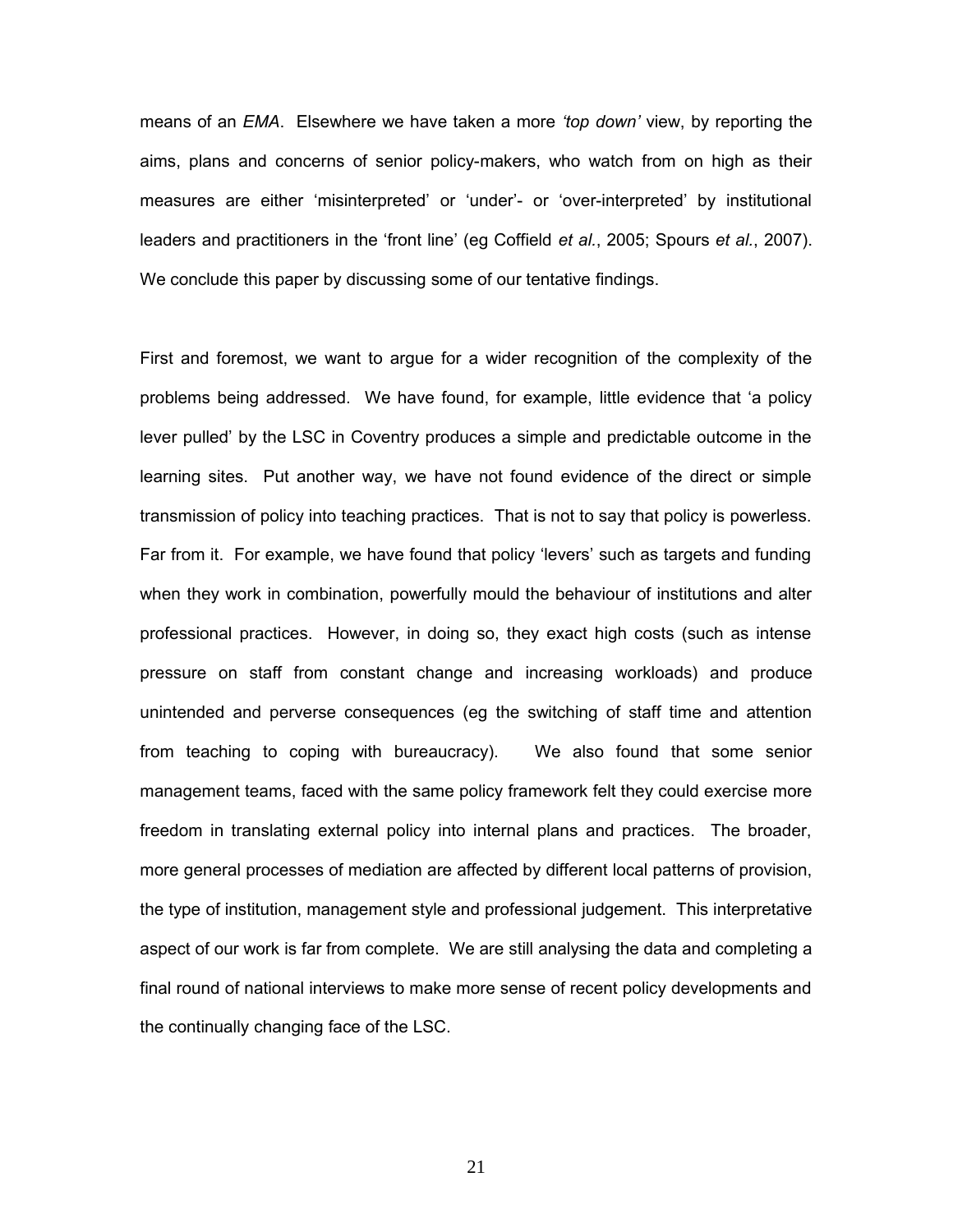The final part of our research envisages potential new relationships between policy and practice through the development of what we have termed 'equitable and effective local learning systems'. More local control, for instance, may bring policy and practice into a closer and more productive relationship, compared with the long and unpredictable journey of national policy 'levers' as they make their way down through the different levels of the LSS.

It is clear that the three areas we studied  $-$  FE, ACL and WBL  $-$  do not yet see themselves as belonging to a unified sector. And yet they have much in common. For instance, in all three types of learning site, the relationship between tutor and student was seen as paramount; responding to the needs of the students was perceived by tutors as the most important factor of all; and all three were subjected to constant turbulence. Attempts to bring these disparate areas of work closer together could perhaps begin by providing more comparable funding and working conditions for comparable work, which is a genuine bone of contention.

The government is intent on transforming the sector and wishes *"to establish a new economic focus for* [it], *and ensure much greater choice for learning and employers and drive up quality"* (Johnson, 2006:2). The scale of the task the government has set itself needs to be appreciated: the LSS covers not only FE Colleges and School Sixth Forms, but also all forms of work based learning for 16-19 year olds and for adults over 19; learning for Personal and Community Development (now known as PCDL); prison education; and support for learners with disabilities and / or difficulties. In total, postcompulsory education and training caters for around 6 million learners; the LSC budget for 2007-08 amounts to £11,390,892,000 (Johnson, 2006, Annex B); and the workforce in FE alone totals some 600,000 (DfES, 2004:106). One has to admire the attempt to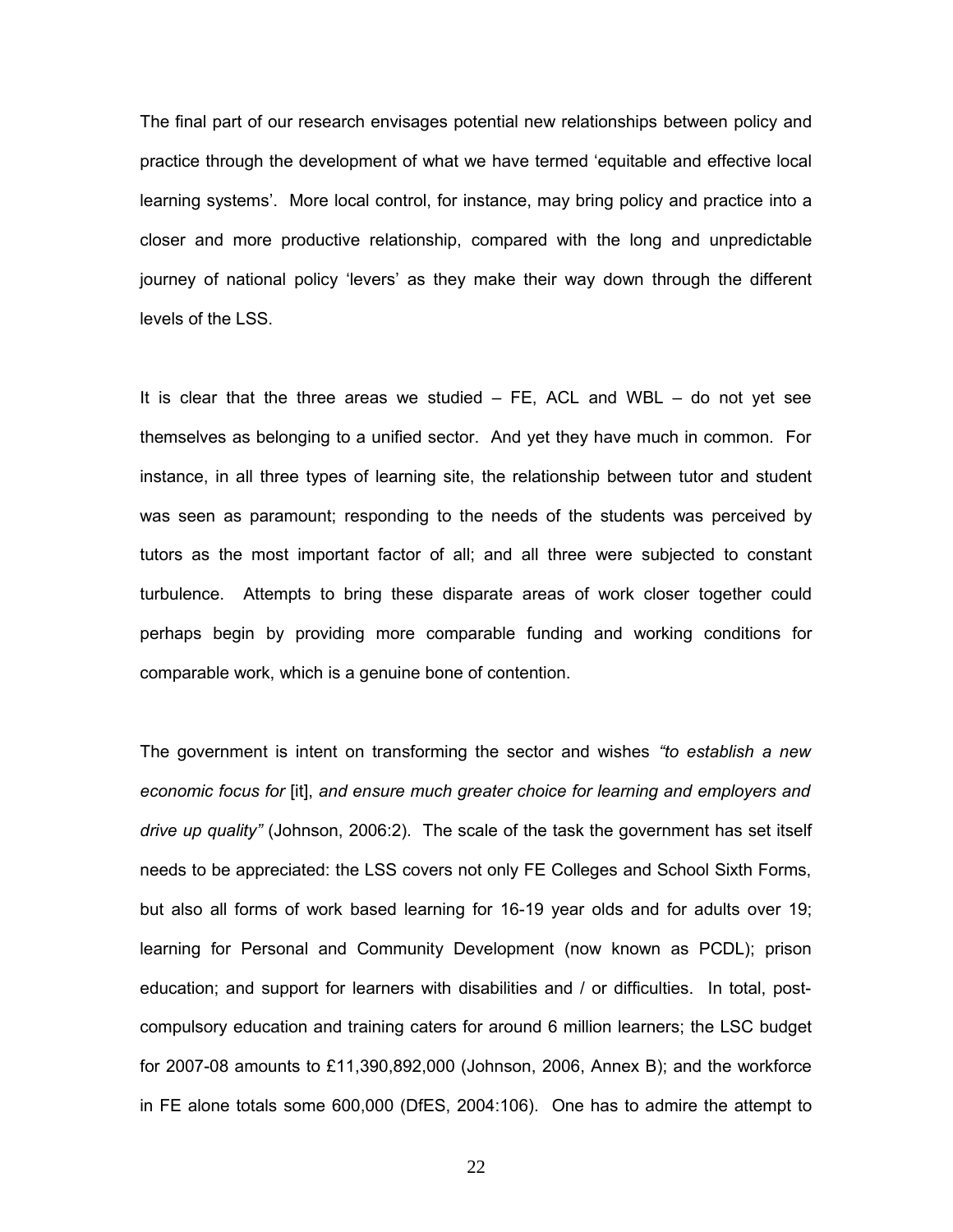change yet again the direction of this many-sided juggernaut: turning round a fleet of oil tankers is simplicity itself in comparison.

Two critical comments, however. First, the budget for PCDL has been falling steadily as a percentage of the LSC's annual funding ie from 2.9% in 2001-02 to a projected 1.9% in 2007-08. Moreover, the phrase *"Adult Education"* has now disappeared from the vocabulary of the DfES and has been replaced by the term *"Adult Skills"*; see, for example, its new five year strategy for children and learners, issued in October 2006 (DfES, 2006c). Similarly, the government paper on *Reaching Out* to the socially excluded (H M Government, 2006) refers neither to education nor to training but to skills.

Second, *"greater choice"* for adult learners now means being invited to choose any course they like, provided it is an officially approved course which trains them in employability skills. Traditional classes in adult education are closing down throughout the country, despite what we know about the contribution of adult learning to health and social capital (eg, Feinstein *et al.*, 2003).

The Prime Minister's Strategy Unit has also published a new model of public sector reform, which claims to incorporate the *"lessons learned over the past nine years"* in order to create a *"self-improving system"* (PMSU, 2006:12). As Figure 4 demonstrates, the model consists of four elements, each of which is intended to exert pressure for change:

- top down performance management, eg targets;
- market incentives, eg competition and contestability;
- users shaping the sector from below, eg so-called 'choice and voice';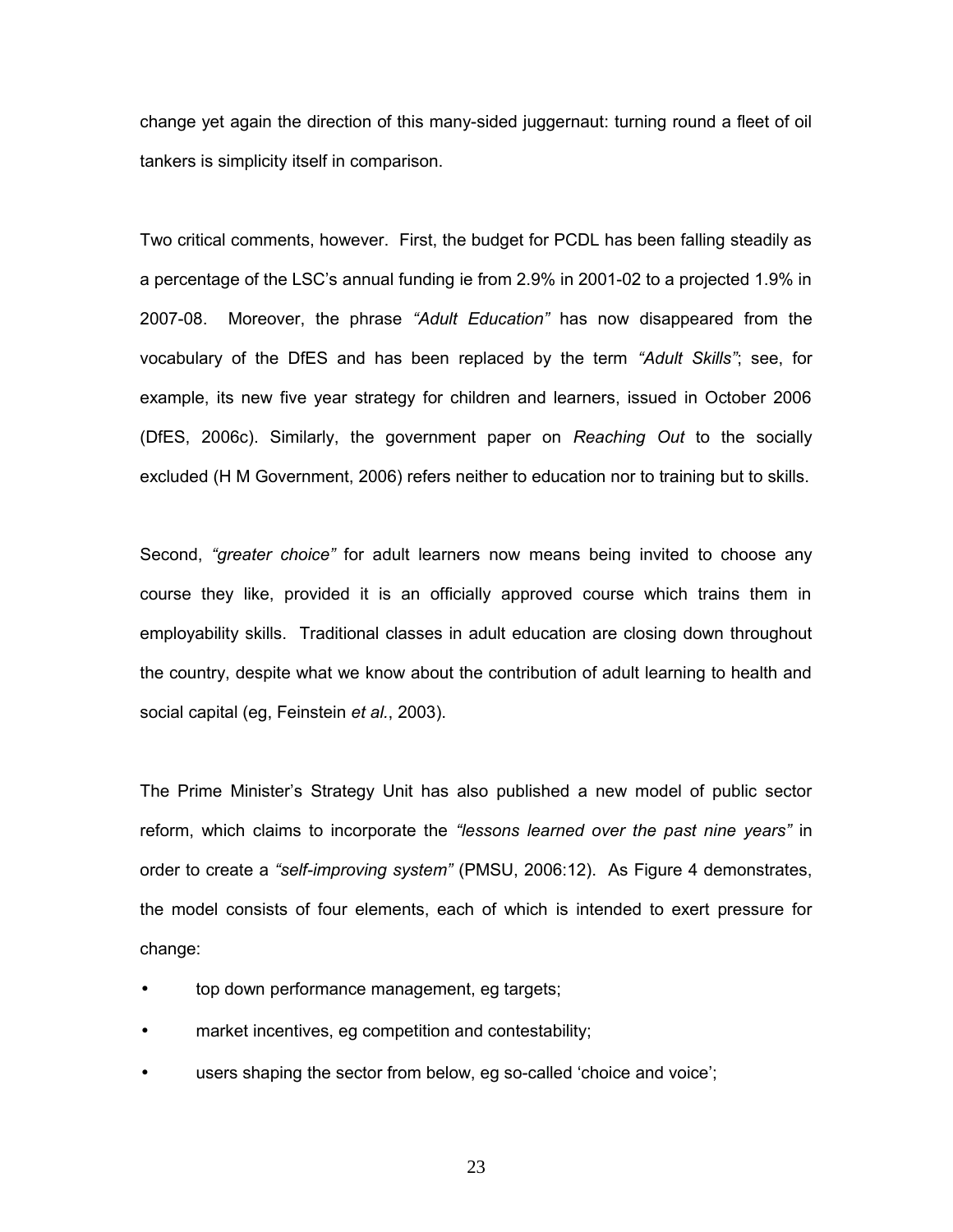• increasing the capacity of organisations and the capability of 'the workforce'.

### **INSERT FIGURE 4 HERE**

This model, which claims to avoid all the limitations (such as perverse incentives) of the 'levers' currently being employed, will bear down hard upon the staff, who will have to contend with pressures coming at them from above, below and from both sides. And yet their experiences, concerns and innovative ideas are conspicuously absent from the model, which contains no systematic feedback loops to enable 'front line' tutors, managers and institutional leaders to report back to policy makers on the strengths and limitations of the new reforms. So those who struggle to make the reforms work and know most about how they impact on practice are excluded from their evaluation and redesign. In other words, the model is a closed system, which claims to have embedded incentives for continuous improvement and innovation, but which instead treats 'the workforce' as another lever to be pulled rather than as creative and socially committed professionals who should be involved in the formation, enactment, evaluation and redesign of policy. In short, professionals in the LSS are neither equal nor full partners in reform, they are the **target** of reform (see Figure 5).

### **INSERT FIGURE 5 HERE**

The heart of this paper has been given over to recounting how professionals in FE Colleges, ACL and WBL have struggled to cope with two sets of pressures upon them: those being exerted by government and a broader set of professional, institutional and local factors. In the former category, they have to contend with the combined power of funding, targets and initiatives such as *EMA* and *SfL*, which have transformed their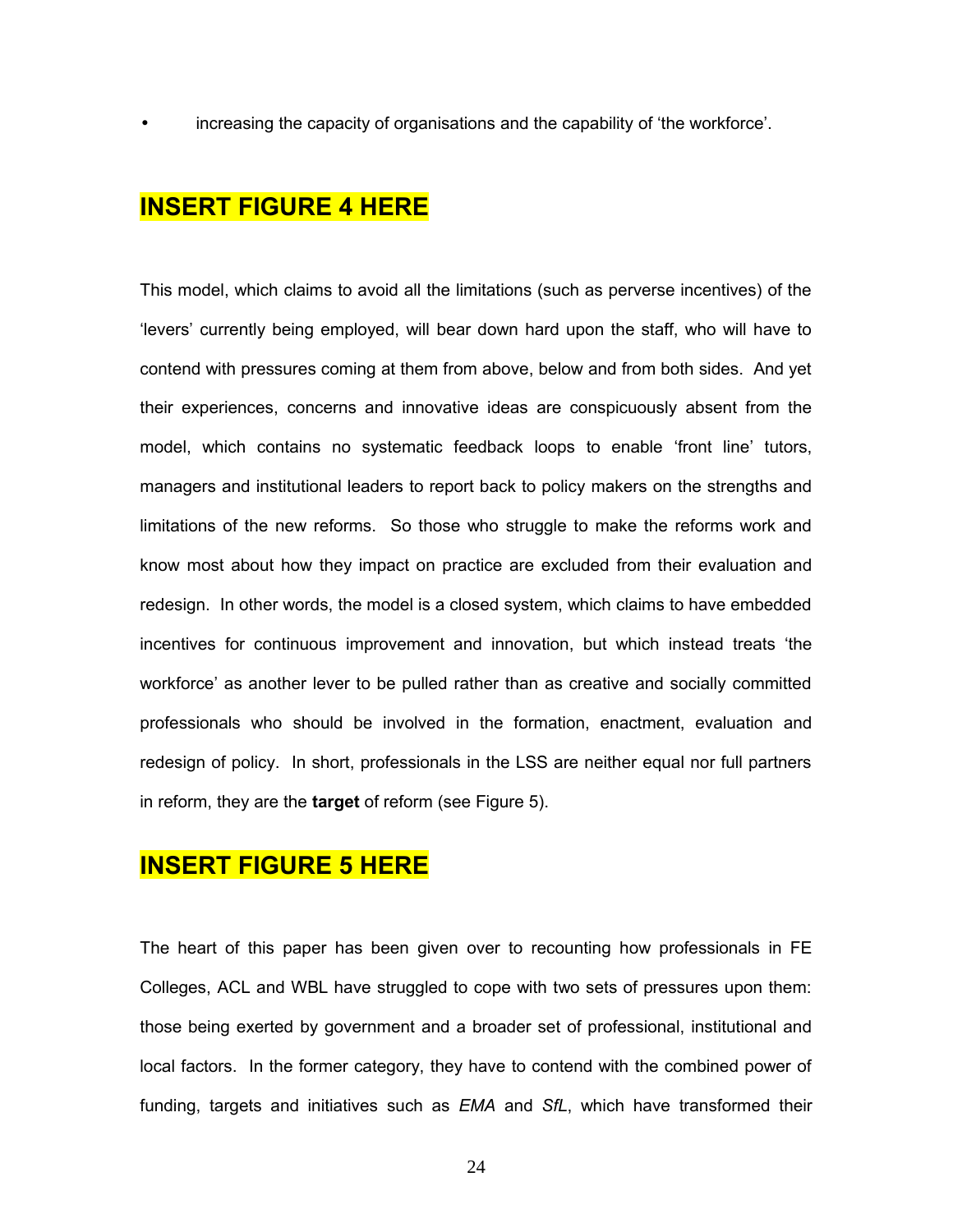conditions of service, their working practices and the styles of management adopted by institutional leaders. For instance, at the annual conference of the Association of Colleges two leading principals of FE Colleges presented a paper in November 2006 entitled *"Only the paranoid survive*" [5](#page-29-4)

We wish to emphasise, however, that these new *"technologies of power"*, as Janet Newman (2005:6) calls the 'levers', are not **all** powerful and pervasive, although they set increasingly strict parameters on independent action. The tutors in our sample, for instance, adopted a broad range of responses to policy. We have seen how they use their deep commitment to giving students a second chance by shielding some of their weakest learners from the more perverse effects of funding and targets. They also devise ingenious methods of compliance by, for example, bending (rather than breaking) financial rules to favour their most disadvantaged learners. In short, many still feel they have the space to exercise their most cherished professional values; others who complain of *"excessive bureaucracy, ridiculous deadlines and unconvincing consultation process"* are taking early retirement (see Arrowsmith, 2006).

The new model of public service reform is, however, likely to diminish the degrees of freedom that professionals currently have. In our judgement, the new battery of key performance indicators is very likely to prove more coercive than enabling, the process of change is likely to become more contested, and the model of reform is unlikely to bring about a speedy transformation of the sector, principally because it treats *'the workforce'* as the main obstacle to progress rather than as indispensable partners. Having explored the complexity of impacts upon practice, we wish to ask: what is the problem in harnessing the knowledge, creativity and energy of staff working in the sector?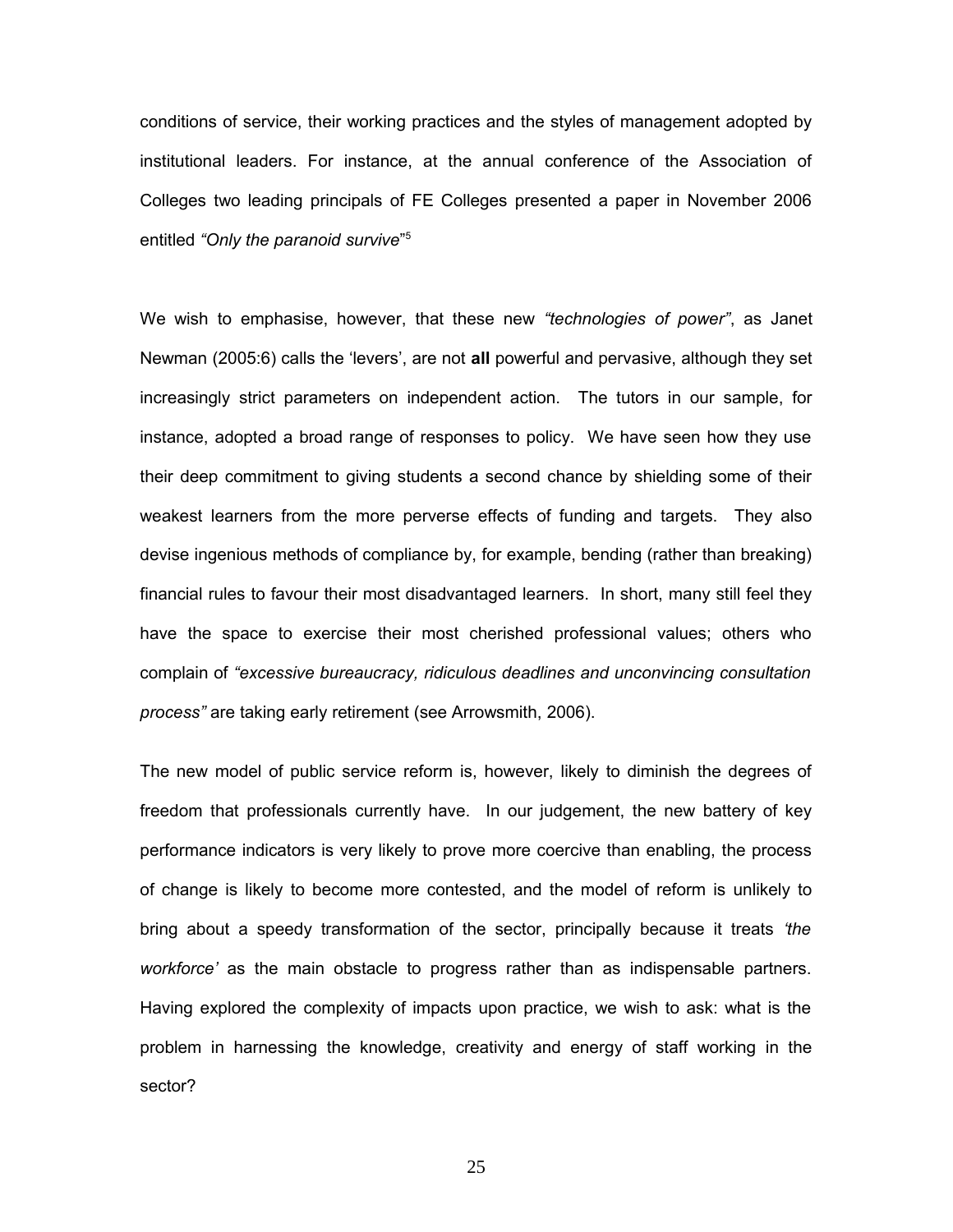A final story from one of our WBL sites may help to explain the huge cultural changes required to create a learning society in the UK. The senior mangers of a medium sized firm decided to tackle the anti-learning culture which permeated their company by offering, among other incentives, training in leadership to their middle managers. The high profile course lasted a week and even the Managing Director lent his support to the launch. But after a week of training, the Training Manager was shocked to hear one of the participants comment: *"What did we do wrong that we need training?"*

#### **References**

Arrowsmith. R. (2006) 'Look back in anger', *Education Guardian*, 8 August.

Bartlett, W., Rees, T. and Watts, AG (2000) *Adult guidance services and the learning society*, (Bristol, The Policy Press).

Coffield, F., Steer, R., Hodgson, A., Spours, K., Edward, S. and Finlay, I. (2005) A new learning and skills landscape? The central role of the Learning and Skills Council, *Journal of Education Policy,* 20 (5) 631-656.

Coffield, F. and Edward, S. (forthcoming) Rolling out 'good', 'best' and 'excellent' practice. What next? Perfect practice? *British Educational Research Journal*.

DFEE (2001) *Skills for Life: the national strategy for improving adult literacy and numeracy skills* (London, DfEE).

DfES (2003) *Skills for Life: The national strategy for improving adult literacy and numeracy skills. Focus on delivery to 2007* (London, DfES).

DfES (2004) *Five year strategy for children and learners*, Cm6272. (London, The Stationery Office).

DfES (2006a) *Further Education: raising skills, improving life chances (*London, DfES). DfES (2006b) *Delivering the Further Education (FE) book of facts* (London, DfES).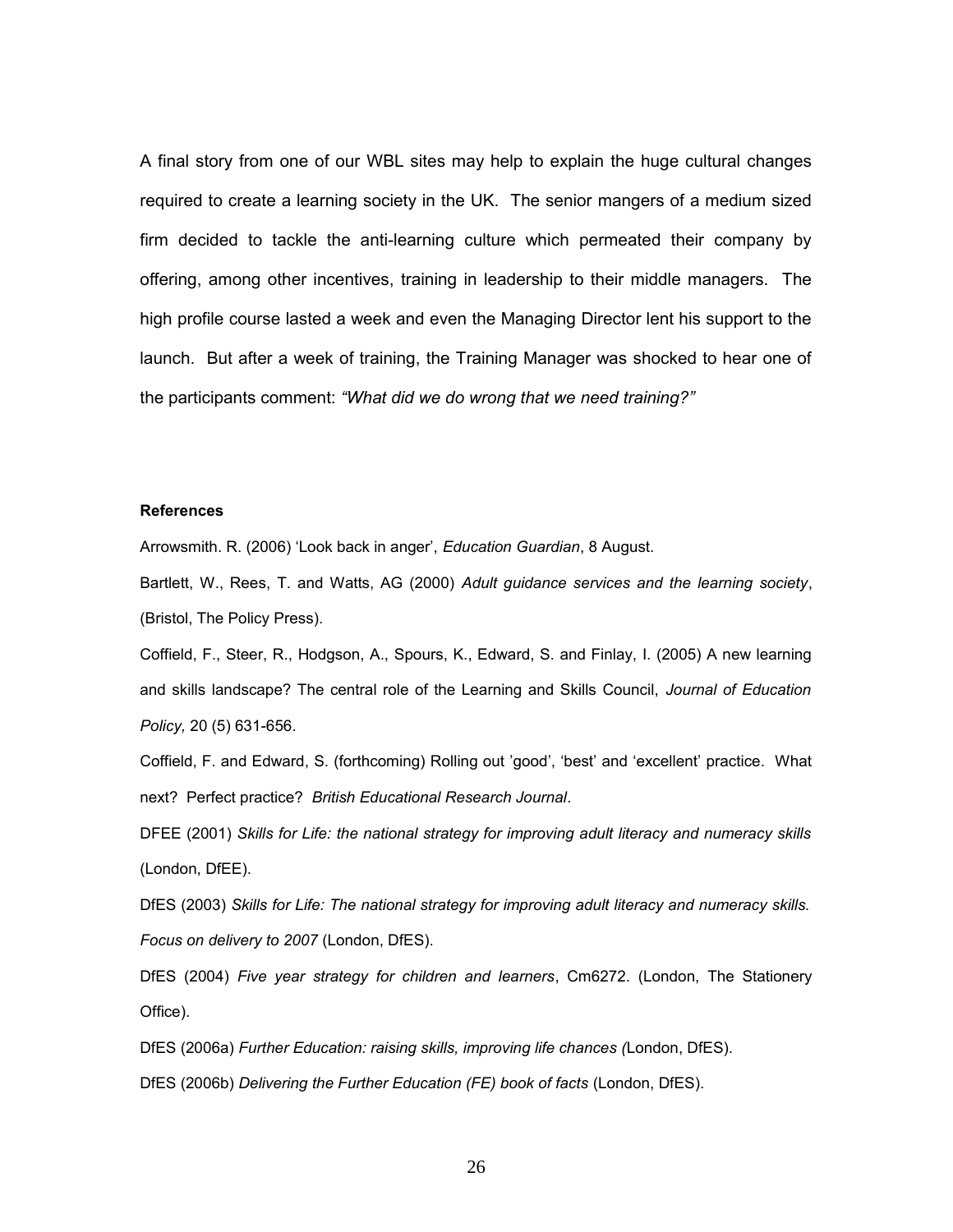DfES (2006c) *The five year strategy for children and learners: maintaining the excellent progress* (Sherwood Park, DfES).

Edward, S., Coffield, F., Steer, R. and Gregson, M. (2007) Endless change in the learning and skills sector: the impact on teaching staff, *Journal of Vocational Education and Training,* 59 (2), in press.

Feinstein, L., Hammond, C., Woods, L., Preston, J and Bynner, J (2003) *The contribution of adult learning to health and social capital* (London, Institute of Education, Centre for Research on the Wider Benefits of Learning).

Finlay, I., Hodgson, A. and Steer, R. (2007) Flowers in the desert: the impact of policy on basic skills provision in the workplace, *Journal of Vocational Education and Training,* 59 (2), in press*.* Finlay, I., Spours, K., Steer, R., Coffield, F., Gregson, M., and Hodgson, A. (2007) "The heart of what we do": policies on teaching, learning and assessment in the learning and skills sector, *Journal of Vocational Education and Training,* 59 (2), in press.

HM Government (2006) Childcare Act 2006. (London, HMSO)

H M Government (2006) *Reaching out: an action plan on social exclusion*, (London, Cabinet Office).

Hodgson, A., Edward, S. and Gregson, M. (2007) Riding the waves of policy? The case of basic skills in adult and community learning in England, *Journal of Vocational Education and Training*, 59 (2), in press.

Hodgson, A., Spours, K., Coffield, F., Steer, R., Finlay, I., Edward, S. and Gregson, M. (2005) *A new learning and skills landscape? The LSC within the learning and skills sector.* ESRC TLRP Project research report 1 (London, Institute of Education, University of London).

Hodgson, A., Steer, R., Spours, K., Edward, S., Coffield, F., Finlay, I. and Gregson, M. (2007) Learners in the learning and skills sector: the implications of 'half-right' policy assumptions, *Oxford Review of Education,* 33 (3), in press*.*

Hodkinson, P., Biesta, G., James, D., Gleeson, D. and Postlethwaite, K. (2005) *Improving* learning in further education: a new cultural approach. TLRP research briefing 12 (London, TLRP).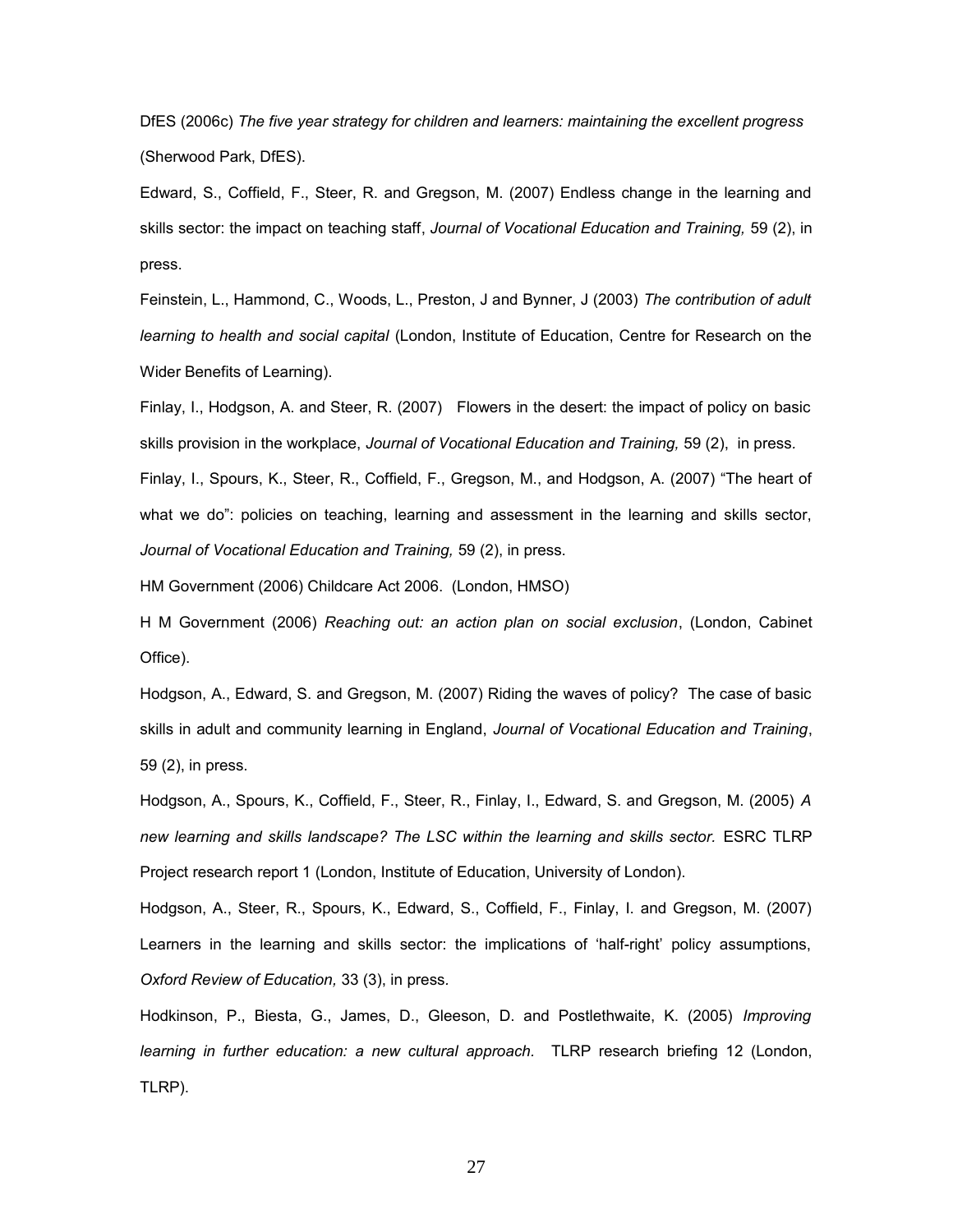House of Commons, Committee of Public Accounts (2006) *Skills for Life: improving adult literacy and numeracy. Twenty-first report of Session 2005-06*. HC 792 (London, The Stationery Office). Johnson, A. (2006) *LSC Grant Letter: 2007-08* (London, DfES).

LSC (2005) *Learning and skills – the agenda for change: the prospectus* (Coventry, LSC).

LSC (2006a) *Learning for living and work: improving education and training opportunities for people with learning difficulties and / or disabilities* (Coventry, LSC).

LSC (2006b) *Framework for excellence: a comprehensive performance assessment framework for the Further Education system* (Coventry, LSC).

Leitch, S. (2006) *Prosperity for all in the global economy – world class skills. Final report* (London, HMT).

Newman, J. (2001) *Modernising governance: New Labour, policy and society* (London, Sage).

Newman, J. (2005) Beyond the New Public Management? Modernizing Public Services in Clarke, J., Gewirtz, S. and McLaughlin, E. (Eds) *New Managerialism, New Welfare?* (London, Sage, pp.45-61).

Nias, J. (1989) Primary teachers talking (London, Routledge & Kegan Paul).

OECD (2006) *Education at a glance* (Paris, OECD).

Prime Minister's Strategy Unit (2006) *The UK Government's approach to public service reform – a discussion paper* (London, Cabinet Office).

Quality Improvement Agency for Lifelong Learning (2007) *Pursuing excellence: the national improvement strategy for the further education system.* (Coventry, QIA).

Spours, K., Coffield, F. and Gregson, M. (2007) Mediation, translation and local ecologies: understanding the impact of policy levers on FE colleges, *Journal of Vocational Education and Training,* 59 (2), in press.

Stanton, G. (2004) *The organisation of full-time 14-19 provision in the state sector.* Nuffield 14-19 Review working paper 13. [www.nuffield14-19review.org.uk/documents.html](http://www.nuffield14-19review.org.uk/documents.html) accessed September 2006.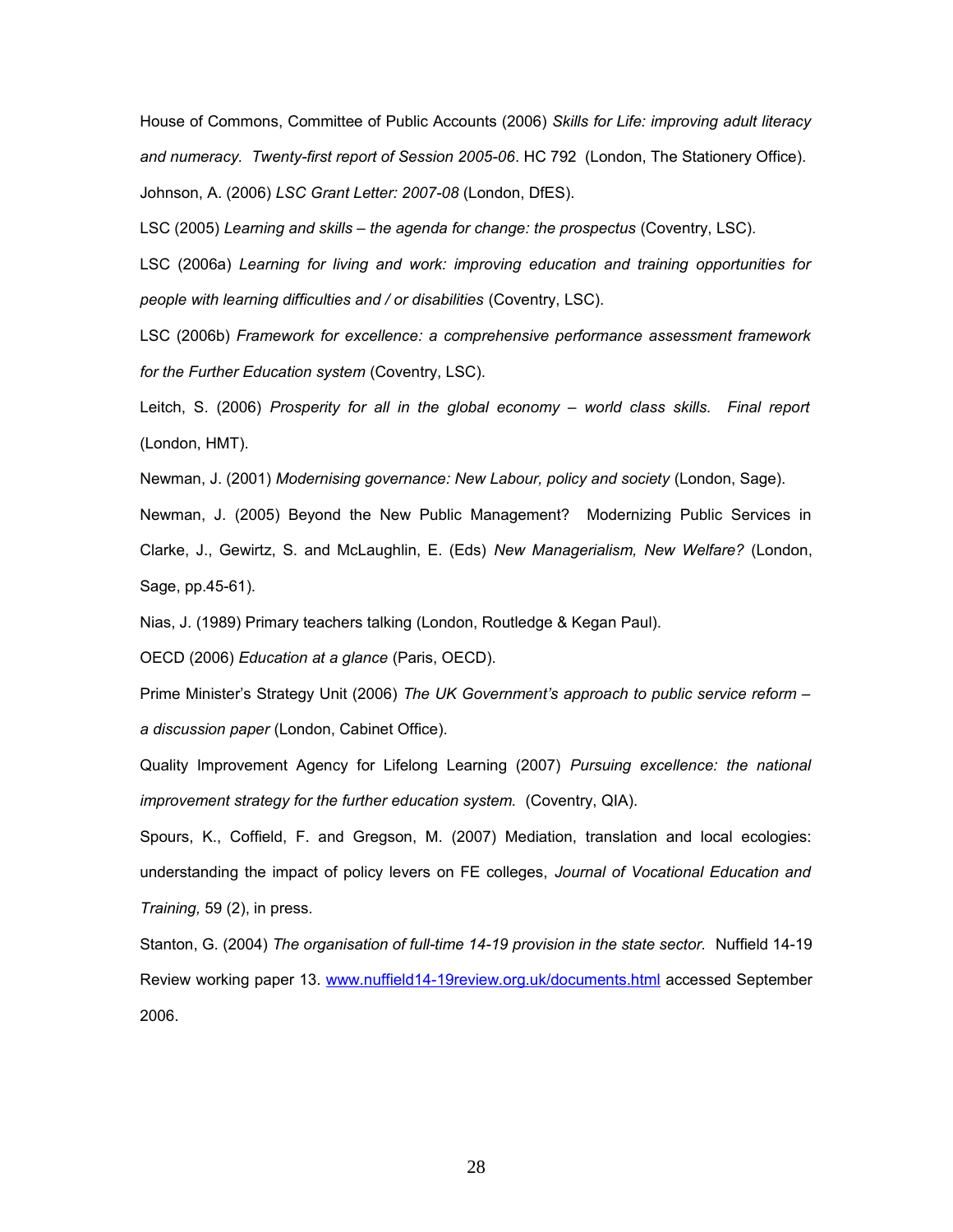Steer R., Spours, K., Hodgson, A., Finlay, I., Coffield, F., Edward, S. and Gregson, M. (2007) 'Modernisation', learning and skills: policy drivers and policy levers in the English learning and skills sector'. *Journal of Vocational Education and Training*, 59 (2), in press.

Stronach, I., Corbin, B., McNamara, O., Stark, S., and Warne, T (2002) Towards an uncertain politics of professionalism: teacher and nurse identities in flux, *Journal of Education Policy*, 17, 1, 103-138.